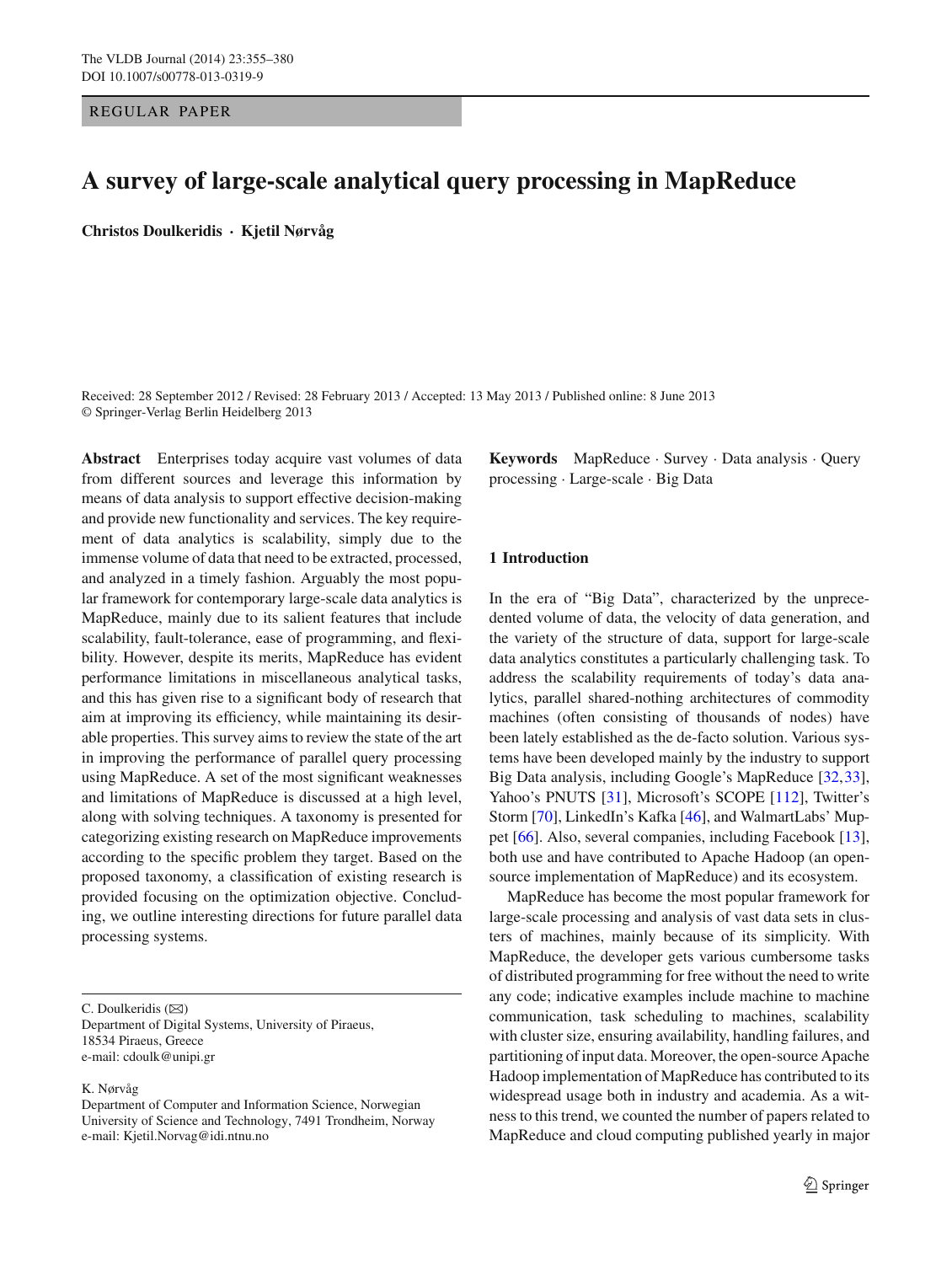database conferences.<sup>1</sup> We report a significant increase from 12 in 2008 to 69 papers in 2012.

Despite its popularity,MapReduce has also been the object of severe criticism [\[87](#page-25-1)[,98](#page-25-2)], mainly due to its performance limitations, which arise in various complex processing tasks. For completeness, it should be mentioned that MapReduce has been defended in [\[34\]](#page-23-4). Our article analyzes the limitations of MapReduce and surveys existing approaches that aim to address its shortcomings. We also describe common problems encountered in processing tasks in MapReduce and provide a comprehensive classification of existing work based on the problem they attempt to address.

*Scope and Aim of this Survey.* This survey focuses primarily on query processing aspects in the context of data analytics over massive data sets in MapReduce. A broad coverage of existing work in the area of improving analytical query processing using MapReduce is provided. In addition, this survey offers added value by means of a comprehensive classification of existing approaches based on the problem they try to solve. The topic is approached from a data-centric perspective, thus highlighting the importance of typical data management problems related to efficient parallel processing and analysis of large-scale data.

This survey aims to serve as a useful guidebook of problems and solving techniques in processing data with MapReduce, as well as a point of reference for future work in improving the MapReduce execution framework or introducing novel systems and frameworks for large-scale data analytics. Given the already significant number of research papers related to MapReduce-based processing, this work also aims to provide a clear overview of the research field to the new researcher who is unfamiliar with the topic, as well as record and summarize the already existing knowledge for the experienced researcher in a meaningful way. Last but not least, this survey provides a comparison of the proposed techniques and exposes their potential advantages and disadvantages as much as possible.

*Related Work.* Probably the most relevant work to this article is the recent survey on parallel data processing with MapReduce [\[68\]](#page-24-3). However, our article provides a more in-depth analysis of limitations of MapReduce and classifies existing approaches in a comprehensive way. Other related work includes the tutorials on data layouts and storage in MapReduce [\[35](#page-23-5)] and on programming techniques for MapReduce [\[93\]](#page-25-3). A comparison of parallel DBMSs versus MapReduce that criticizes the performance of MapReduce is provided in [\[87,](#page-25-1)[98\]](#page-25-2). The work in [\[57\]](#page-24-4) suggests five design factors that improve the overall performance of Hadoop, thus making it more comparable to parallel database systems.





<span id="page-1-2"></span>**Fig. 1** MapReduce dataflow

Of separate interest is the survey on systems for largescale data management in the cloud [\[91](#page-25-4)] and Cattell's survey on NoSQL data stores [\[25\]](#page-23-6). Furthermore, the tutorials on Big Data and cloud computing [\[10\]](#page-23-7) and on the I/O characteristics of NoSQL databases [\[92](#page-25-5)] as well as the work of Abadi on limitations and opportunities for cloud data management [\[1\]](#page-23-8) are also related.

*Organization of this Paper.* The remainder of this article is organized as follows: Sect. [2](#page-1-1) provides an overview of MapReduce focusing on its open-source implementation Hadoop. Then, in Sect. [3,](#page-3-0) an outline of weaknesses and limitations of MapReduce are described in detail. Section [4](#page-5-0) organizes existing approaches that improve the performance of query processing in a taxonomy of categories related to the main problem they solve and classifies existing work according to optimization goal. Finally, Sect. [5](#page-20-0) identifies opportunities for future work in the field.

#### <span id="page-1-1"></span>**2 MapReduce basics**

#### 2.1 Overview

MapReduce [\[32\]](#page-23-0) is a framework for parallel processing of massive data sets. A *job* to be performed using the MapReduce framework has to be specified as two phases: the *map* phase as specified by a Map function (also called *mapper*) takes key/value pairs as input, possibly performs some computation on this input, and produces intermediate results in the form of key/value pairs; and the *reduce* phase which processes these results as specified by a Reduce function (also called *reducer*). The data from the map phase are *shuffled*, i.e., exchanged and merge-sorted, to the machines performing the reduce phase. It should be noted that the shuffle phase can itself be more time-consuming than the two others depending on network bandwidth availability and other resources.

In more detail, the data are processed through the following 6 steps [\[32\]](#page-23-0) as illustrated in Fig. [1:](#page-1-2)

1. *Input reader:* The input reader in the basic form takes input from files (large blocks) and converts them to

<span id="page-1-0"></span><sup>&</sup>lt;sup>1</sup> The count is based on articles that appear in the proceedings of ICDE, SIGMOD, VLDB, thus includes research papers, demos, keynotes, and tutorials.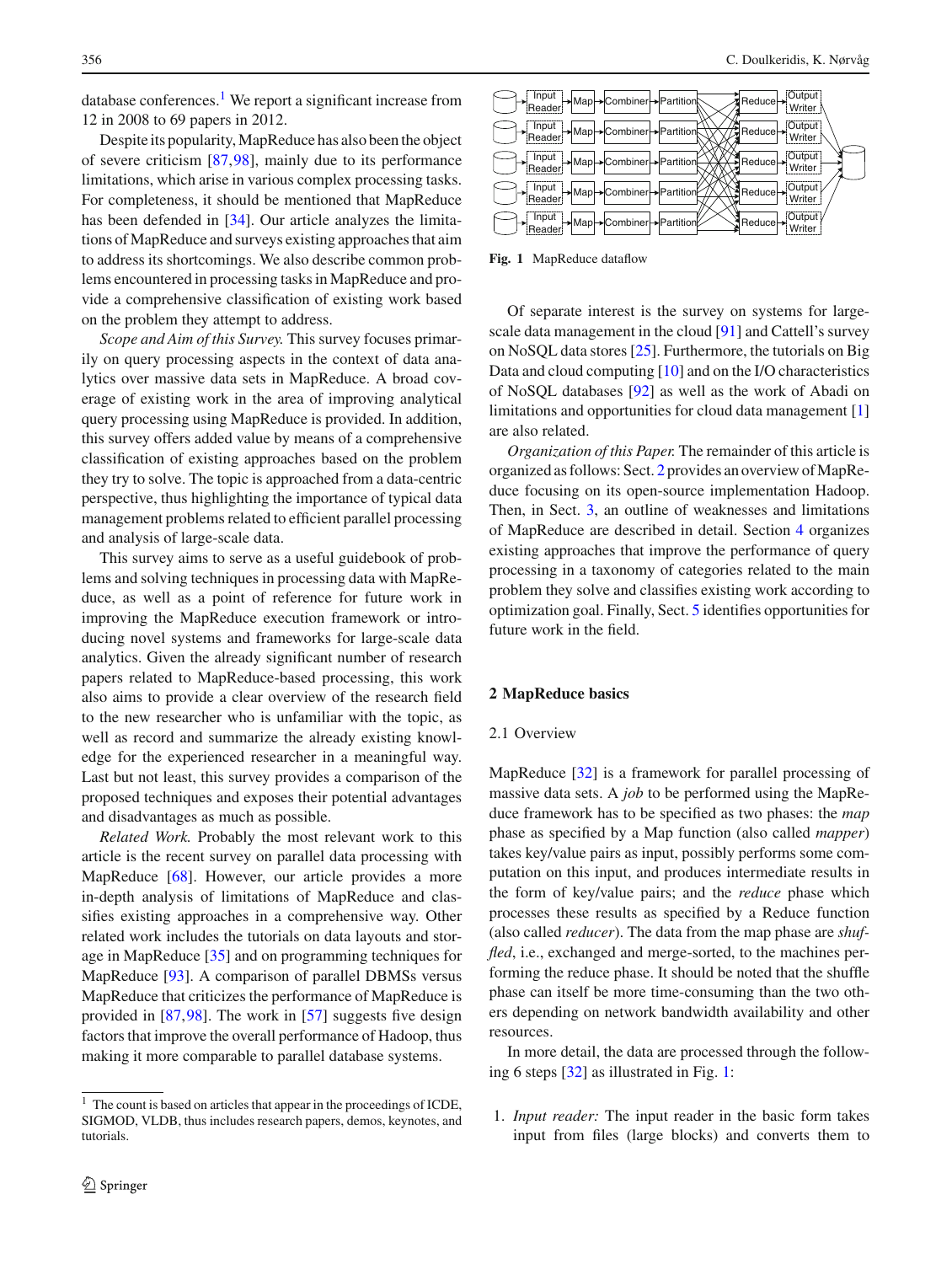key/value pairs. It is possible to add support for other input types, so that input data can be retrieved from a database or even from main memory. The data are divided into *splits*, which are the unit of data processed by a *map task*. A typical split size is the size of a block, which for example in HDFS is 64 MB by default, but this is configurable.

- 2. *Map function:* A map task takes as input a key/value pair from the input reader, performs the logic of the Map function on it, and outputs the result as a new key/value pair. The results from a map task are initially output to a main memory buffer, and when almost full *spill* to disk. The spill files are in the end merged into one sorted file.
- 3. *Combiner function:*This optional function is provided for the common case when there is (1) significant repetition in the intermediate keys produced by each map task, and (2) the user-specified Reduce function is commutative and associative. In this case, a Combiner function will perform partial reduction so that pairs with same key will be processed as one group by a reduce task.
- 4. *Partition function:* As default, a hashing function is used to partition the intermediate keys output from the map tasks to reduce tasks. While this in general provides good balancing, in some cases it is still useful to employ other partitioning functions, and this can be done by providing a user-defined Partition function.
- 5. *Reduce function:* The Reduce function is invoked once for each distinct key and is applied on the set of associated values for that key, i.e., the pairs with same key will be processed as one group. The input to each reduce task is guaranteed to be processed in increasing key order. It is possible to provide a user-specified comparison function to be used during the sort process.
- 6. *Output writer:* The output writer is responsible for writing the output to stable storage. In the basic case, this is to a file, however, the function can be modified so that data can be stored in, e.g., a database.

As can be noted, for a particular job, only a Map function is strictly needed, although for most jobs a Reduce function is also used. The need for providing an Input reader and Output writer depends on data source and destination, while the need for Combiner and Partition functions depends on data distribution.

## 2.2 Hadoop

Hadoop [\[104\]](#page-25-6) is an open-source implementation of Map-Reduce, and without doubt, the most popular MapReduce variant currently in use in an increasing number of prominent companies with large user bases, including companies such as Yahoo! and Facebook.



<span id="page-2-0"></span>**Fig. 2** Hadoop architecture

Hadoop consists of two main parts: the Hadoop distributed file system (HDFS) and MapReduce for distributed processing. As illustrated in Fig. [2,](#page-2-0) Hadoop consists of a number of different daemons/servers: NameNode, DataNode, and Secondary NameNode for managing HDFS, and JobTracker and TaskTracker for performing MapReduce.

*HDFS* is designed and optimized for storing very large files and with a streaming access pattern. Since it is expected to run on commodity hardware, it is designed to take into account and handle failures on individual machines. HDFS is normally not the primary storage of the data. Rather, in a typical workflow, data are copied over to HDFS for the purpose of performing MapReduce, and the results then copied out from HDFS. Since HDFS is optimized for streaming access of large files, random access to parts of files is significantly more expensive than sequential access, and there is also no support for updating files, only append is possible. The typical scenario of applications using HDFS follows a write-once read-many access model.

Files in HDFS are split into a number of large blocks (usually a multiple of 64 MB) which are stored on *DataNodes*. A file is typically distributed over a number of DataNodes in order to facilitate high bandwidth and parallel processing. In order to improve reliability, data blocks in HDFS are replicated and stored on three machines, with one of the replicas in a different rack for increasing availability further. The maintenance of file metadata is handled by a separate *NameNode*. Such metadata includes mapping from file to block and location (DataNode) of block. The NameNode periodically communicates its metadata to a *Secondary NameNode* which can be configured to do the task of the NameNode in case of the latter's failure.

*MapReduce Engine.* In Hadoop, the *JobTracker* is the access point for clients. The duty of the JobTracker is to ensure fair and efficient scheduling of incoming MapReduce jobs, and assign the tasks to the *TaskTrackers* which are responsible for execution. A TaskTracker can run a number of tasks depending on available resources (for example two map tasks and two reduce tasks) and will be allocated a new task by the JobTracker when ready. The relatively small size of each task compared to the large number of tasks in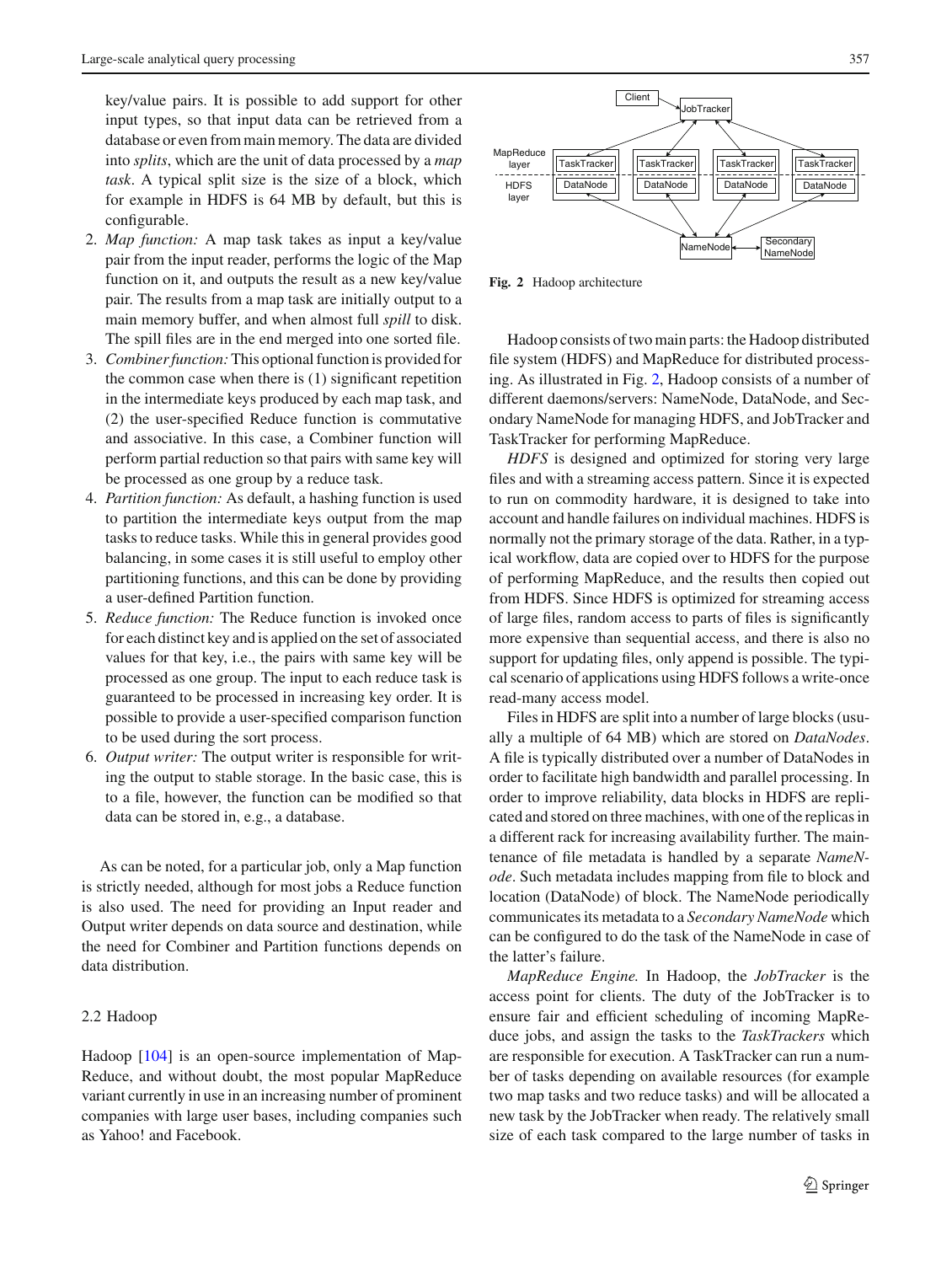<span id="page-3-1"></span>

| Weakness                                       | Technique                                                                           |
|------------------------------------------------|-------------------------------------------------------------------------------------|
| Access to input data                           | Indexing and data layouts                                                           |
| High communication cost                        | Partitioning and colocation                                                         |
| Redundant and wasteful<br>processing           | Result sharing, batch processing of<br>queries and incremental<br>processing        |
| Recomputation                                  | Materialization                                                                     |
| Lack of early termination                      | Sampling and sorting                                                                |
| Lack of iteration                              | Loop-aware processing, caching,<br>pipelining, recursion,<br>incremental processing |
| Quick retrieval of<br>approximate results      | Data summarization and sampling                                                     |
| Load balancing                                 | Pre-processing, approximation of<br>the data distribution and<br>repartitioning     |
| Lack of interactive or<br>real-time processing | In-memory processing, pipelining,<br>streaming and pre-computation                  |
| Lack of support for $n$ -way<br>operations     | Additional MR phase(s),<br>re-distribution of keys and record<br>duplication        |

**Table 1** Weaknesses in MapReduce and solving techniques at a high level

total helps to ensure load balancing among the machines. It should be noted that while the number of map tasks to be performed is based on the input size (number of splits), the number of reduce tasks for a particular job is user-specified.

In a large cluster, machine failures are expected to occur frequently, and in order to handle this, regular heartbeat messages are sent from TaskTrackers to the JobTracker periodically and from the map and reduce tasks to the TaskTracker. In this way, failures can be detected, and the JobTracker can reschedule the failed task to another TaskTracker. Hadoop follows a speculative execution model for handling failures. Instead of fixing a failed or slow-running task, it executes a new equivalent task as backup. Failure of the JobTracker itself cannot be handled automatically, but the probability of failure of one particular machine is low so that this should not present a problem in general.

*The Hadoop Ecosystem.* In addition to the main components of Hadoop, the Hadoop ecosystem also contains other libraries and systems. The most important in our context are HBase, Hive, and Pig. *HBase* [\[45\]](#page-24-5) is a distributed columnoriented store, inspired by Google's Bigtable [\[26\]](#page-23-9) that runs on top of HDFS. Tables in HBase can be used as input or output for MapReduce jobs, which is especially useful for random read/write access. *Hive* [\[99](#page-25-7)[,100](#page-25-8)] is a data warehousing infrastructure built on top of Hadoop. Queries are expressed in an SQL-like language called HiveQL, and the queries are translated and executed as MapReduce jobs. *Pig* [\[86](#page-25-9)] is a framework consisting of the Pig Latin language and its execution environment. Pig Latin is a procedural scripting language making it possible to express data workflows on a higher level than a MapReduce job.

# <span id="page-3-0"></span>**3 Weaknesses and limitations**

Despite its evident merits, MapReduce often fails to exhibit acceptable performance for various processing tasks. Quite often this is a result of weaknesses related to the nature of MapReduce or the applications and use-cases it was originally designed for. In other cases, it is the product of limitations of the processing model adopted in MapReduce. In particular, we have identified a list of issues related to large-scale data processing in MapReduce/Hadoop that significantly impact its efficiency (for a quick overview, we refer to Table [1\)](#page-3-1):

- *Selective access to data*: Currently, the input data to a job is consumed in a brute-force manner, in which the entire input is scanned in order to perform the map-side processing. Moreover, given a set of input data partitions stored on DataNodes, the execution framework of MapReduce will initiate map tasks on all input partitions. However, for certain types of analytical queries, it would suffice to access only a subset of the input data to produce the result. Other types of queries may require focused access to a few tuples only that satisfy some predicate, which cannot be provided without accessing and processing all the input data tuples. In both cases, it is desirable to provide a selective access mechanism to data, in order to prune local non-useful data at a DataNode from processing as well as prune entire DataNodes from processing. In traditional data management systems, this problem is solved by means of *indexing*. In addition, since HDFS blocks are typically large, it is important to optimize their internal organization (*data layout*) according to the query workload to improve the performance of data access. For example, queries that involve only few attributes benefit from a columnar layout that allows fetching of specific columns only, while queries that involve most of the attributes perform better when row-wise storage is used.
- *High communication cost*: After the map tasks have completed processing, some selected data are sent to reduce tasks for further processing (shuffling). Depending on the query at hand and on the type of processing that takes place during the map phase, the size of the output of the map phase can be significant and its transmission may delay the overall execution time of the job. A typical example of such a query is a join, where it is not possible for a map task to eliminate input data from being sent to reduce tasks, since this data may be joined with other data consumed by other map tasks. This problem is also present in distributed data management systems, which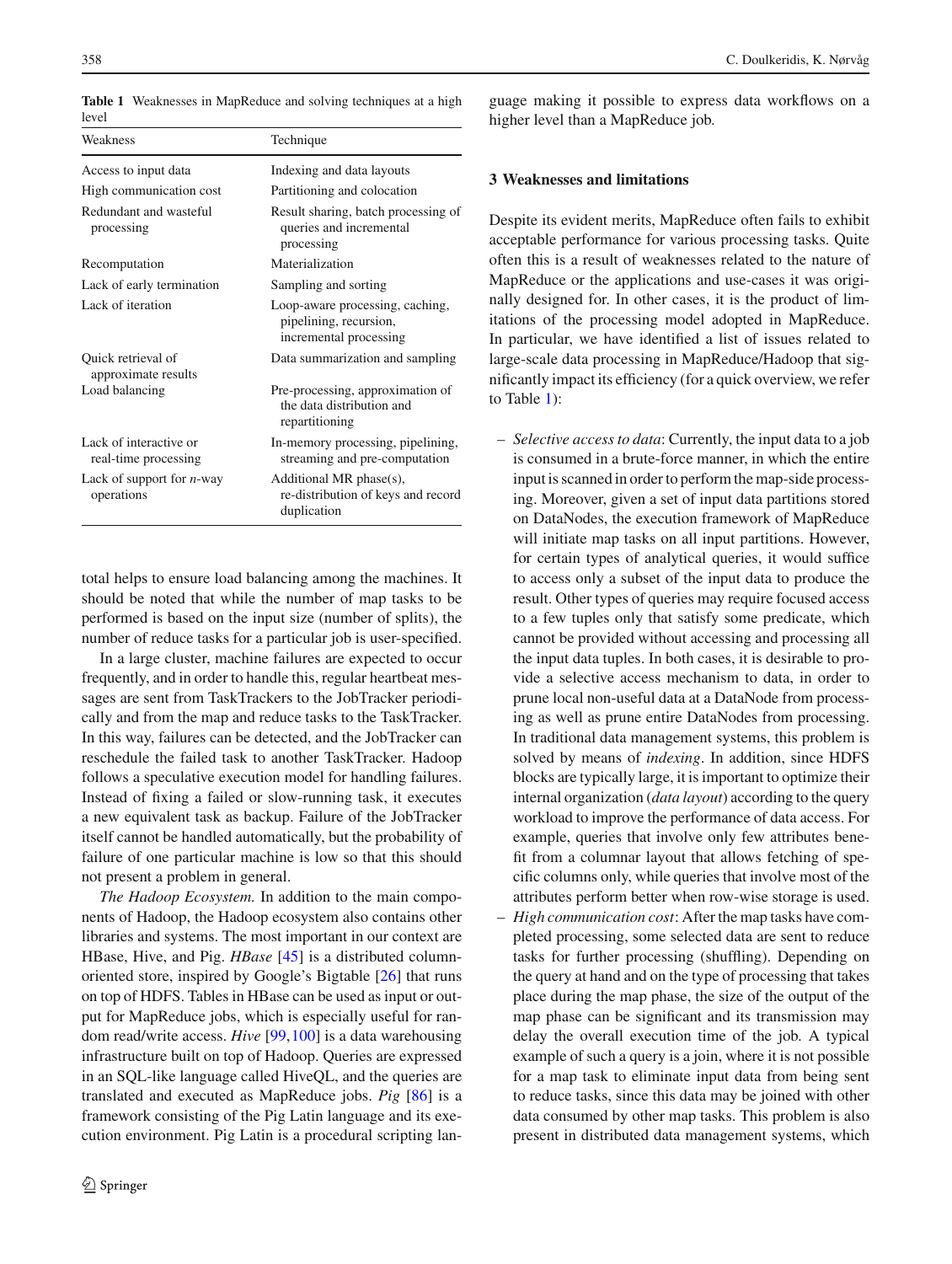address it by careful *data partitioning* and *placement* of partitions that need to be processed together at the same node.

- *Redundant and wasteful processing*: Quite often multiple MapReduce jobs are initiated at overlapping time intervals and need to be processed over the same set of data. In such cases, it is possible that two or more jobs need to perform the same processing over the same data. In MapReduce, such jobs are processed independently, thus resulting in redundant processing. As an example, consider two jobs that need to scan the same query log, one trying to identify frequently accessed pages and another performing data mining on the activity of specific IP addresses. To alleviate this shortcoming, jobs with similar subtasks should be identified and *processed together in a batch*. In addition to sharing common processing, *result sharing* is a well-known technique that can be employed to eliminate wasteful processing over the same data.
- *Recomputation*: Jobs submitted to MapReduce clusters produce output results that are stored on disk to ensure fault-tolerance during the processing of the job. This is essentially a check-pointing mechanism that allows longrunning jobs to complete processing in the case of failures, without the need to restart processing from scratch. However, MapReduce lacks a mechanism for management and future reuse of output results. Thus, there exists no opportunity for reusing the results produced by previous queries, which means that a future query that requires the result of a previously posed query will have to resolve in *recomputing* everything. In database systems, query results that are expected to be useful in the future are materialized on disk and are available at any time for further consumption, thus achieving significant performance benefits. Such a materialization mechanism that can be enabled by the user is missing from MapReduce and would boost its query processing performance.
- *Lack of early termination*: By design, in the MapReduce execution framework, map tasks must access input data in its entirety before any reduce task can start processing. Although this makes sense for specific types of queries that need to examine the complete input data in order to produce any result, for many types of queries only a subset of input data suffices to produce the complete and correct result. A typical example arises in the context of rank-aware processing, as in the case of top-*k* queries. As another prominent example, consider sampling of input data to produce a small and fixed-size set of representative data. Such query types are ubiquitous in data analytics over massive data sets and cannot be efficiently processed in MapReduce. The common conclusion is the *lack of an early termination mechanism* in MapReduce processing, which would allow map tasks to cease processing, when a specific condition holds.
- *Lack of iteration*: Iterative computation and recursive queries arise naturally in data analysis tasks, including PageRank or HITS computation, clustering, social network analysis, recursive SQL queries, etc. However, in MapReduce, the programmer needs to write a sequence of MapReduce jobs and coordinate their execution, in order to implement simple iterative processing. More importantly, a non-negligible performance penalty is paid, since data must be reloaded and reprocessed in each iteration, even though quite often a significant part of the data remains unchanged. In consequence, iterative data analysis tasks cannot be processed efficiently by the MapReduce framework.
- *Quick retrieval of approximate results*: Exploratory queries are a typical requirement of applications that involve analysis of massive data sets, as in the case of scientific data. Instead of issuing exploratory queries to the complete data set that would entail long waiting times and potentially non-useful results, it would be extremely useful to test such queries on small representative parts of the data set and try to draw conclusions. Such queries need to be processed fast and if necessary, return approximate results, so that the scientist can review the result and decide whether the query makes sense and should be processed on the entire data set. However, MapReduce does not provide an explicit way to support *quick retrieval of indicative results* by processing on representative input samples.
- *Load balancing*: Parallel data management systems try to minimize the runtime of a complex processing task by carefully partitioning the input data and distributing the processing load to available machines. Unless the data is distributed in a fair manner, the runtime of the slowest machine will easily dominate the total runtime. For a given machine, its runtime is dependent on various parameters (including the speed of the processor and the size of the memory), however, our main focus is on the effect induced by data assignment. Part of the problem is partitioning the data fairly, such that each machine is assigned an equi-sized data partition. For real data sets, data skew is commonly encountered in practice, thus plain partitioning schemes that are not data-aware, such as those used by MapReduce, easily fall short. More importantly, even when the data is equally split to the available machines, equal runtime may not always be guaranteed. The reason for this is that some partitions may require complex processing, while others may simply contain data that need not be processed for the query at hand (e.g., are excluded based on some predicate). Providing advanced load balancing mechanisms that aim to increase the efficiency of query processing by assigning equal shares of useful work to the available machines is a weakness of MapReduce that has not been addressed yet.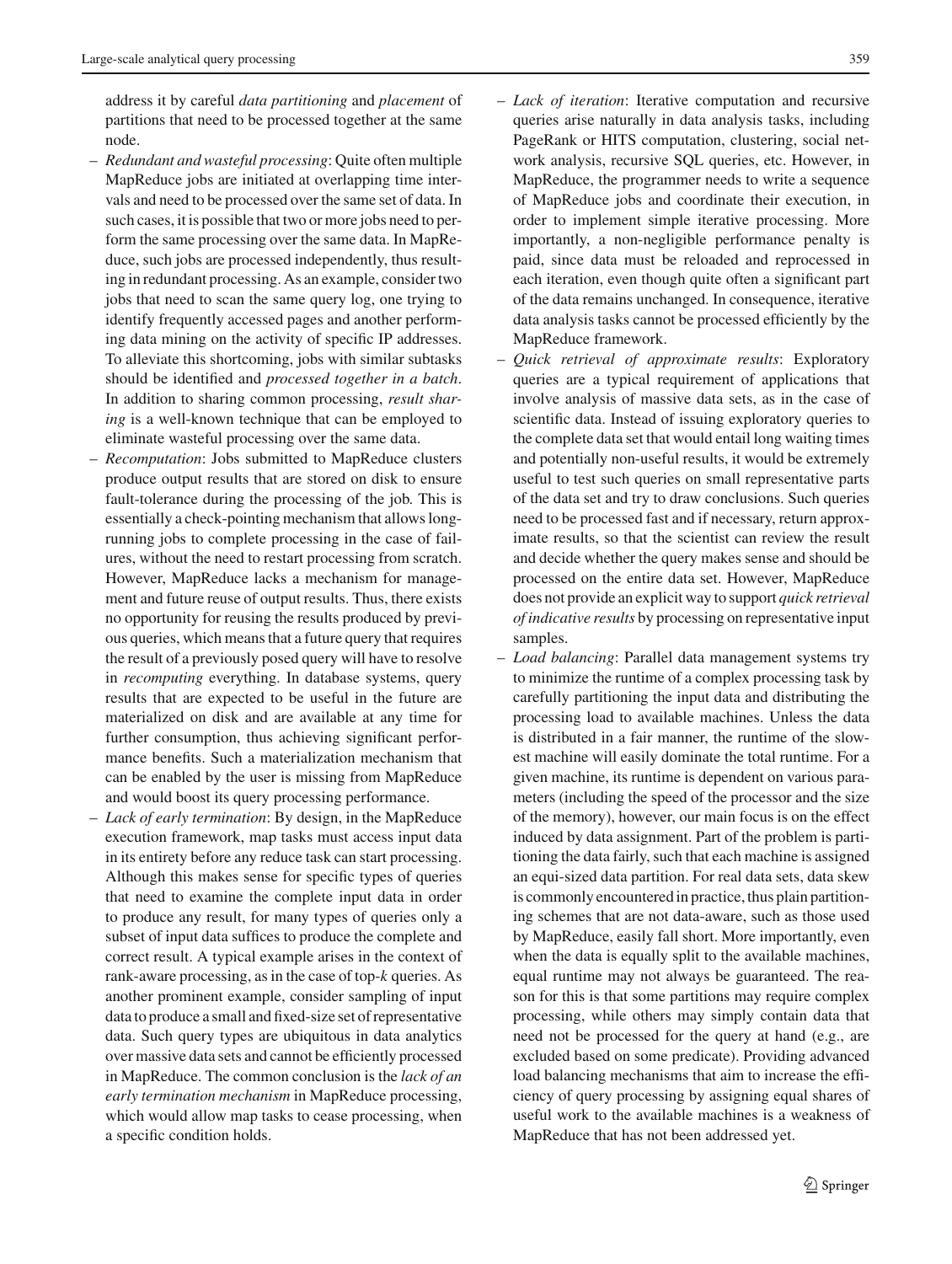

<span id="page-5-1"></span>**Fig. 3** Taxonomy of MapReduce improvements for efficient query processing

- *Lack of interactive or real-time processing*: MapReduce is designed as a highly fault-tolerant system for batch processing of long-running jobs on very large data sets. However, its very design hinders efficient support for *interactive* or *real-time processing*, which requires fast processing times. The reason is that to guarantee faulttolerance, MapReduce introduces various overheads that negatively impact its performance. Examples of such overheads include frequent writing of output to disk (e.g., between multiple jobs), transferring big amounts of data in the network, limited exploitation of main memory, delays for job initiation and scheduling, extensive communication between tasks for failure detection. However, numerous applications require fast response times, interactive analysis, online analytics, and these requirements are hardly met by the performance of MapReduce.
- *Lack of support for n*-*way operations*: Processing *n*-way operations over data originating from multiple sources is not naturally supported by MapReduce. Such operations include (among others) join, union, intersection, and can be binary operations  $(n = 2)$  or multi-way operations  $(n > 2)$ . Taking the prominent example of a join, many analytical tasks typically require accessing and processing data from multiple relations. In contrast, the design of MapReduce is not flexible enough to support *n*-way operations with the same simplicity and intuitiveness as data coming from a single source (e.g., single file).

# <span id="page-5-0"></span>**4 MapReduce improvements**

In this section, an overview is provided of various methods and techniques present in the existing literature for improving the performance of MapReduce. All approaches are categorized based on the introduced improvement. We organize the categories of MapReduce improvements in a taxonomy, illustrated in Fig. [3.](#page-5-1)

Table [2](#page-6-0) classifies existing approaches for improved processing based on their optimization objectives. We determine the primary objective (marked with ♠ in the table), and then, we also identify secondary objectives (marked with  $\diamondsuit$ ).

## 4.1 Data access

Efficient access to data is an essential step for achieving improved performance during query processing. We identify three subcategories of data access, namely indexing, intentional data placement, and data layouts.

#### *4.1.1 Indexing*

*Hadoop++* [\[36](#page-23-10)] is a system that provides indexing functionality for data stored in HDFS by means of User-defined Functions (UDFs), i.e., without modifying the Hadoop framework at all. The indexing information (called Trojan Indexes) is injected into logical input splits and serves as a cover index for the data inside the split. Moreover, the index is created at load time, thus imposing no overhead in query processing. Hadoop++ also supports joins by co-partitioning data and colocating them at load time. Intuitively, this enables the join to be processed at the map side, rather than at the reduce side (which entails expensive data transfer/shuffling in the network). Hadoop++ has been compared against HadoopDB and shown to outperform it [\[36](#page-23-10)].

*HAIL* [\[37\]](#page-23-11) improves the long index creation times of Hadoop<sub>++</sub>, by exploiting the *n* replicas (typically  $n = 3$ ) maintained in Hadoop by default for fault-tolerance and by building a different clustered index for each replica. At query time, the most suitable index to the query is selected, and the particular replica of the data is scanned during the map phase.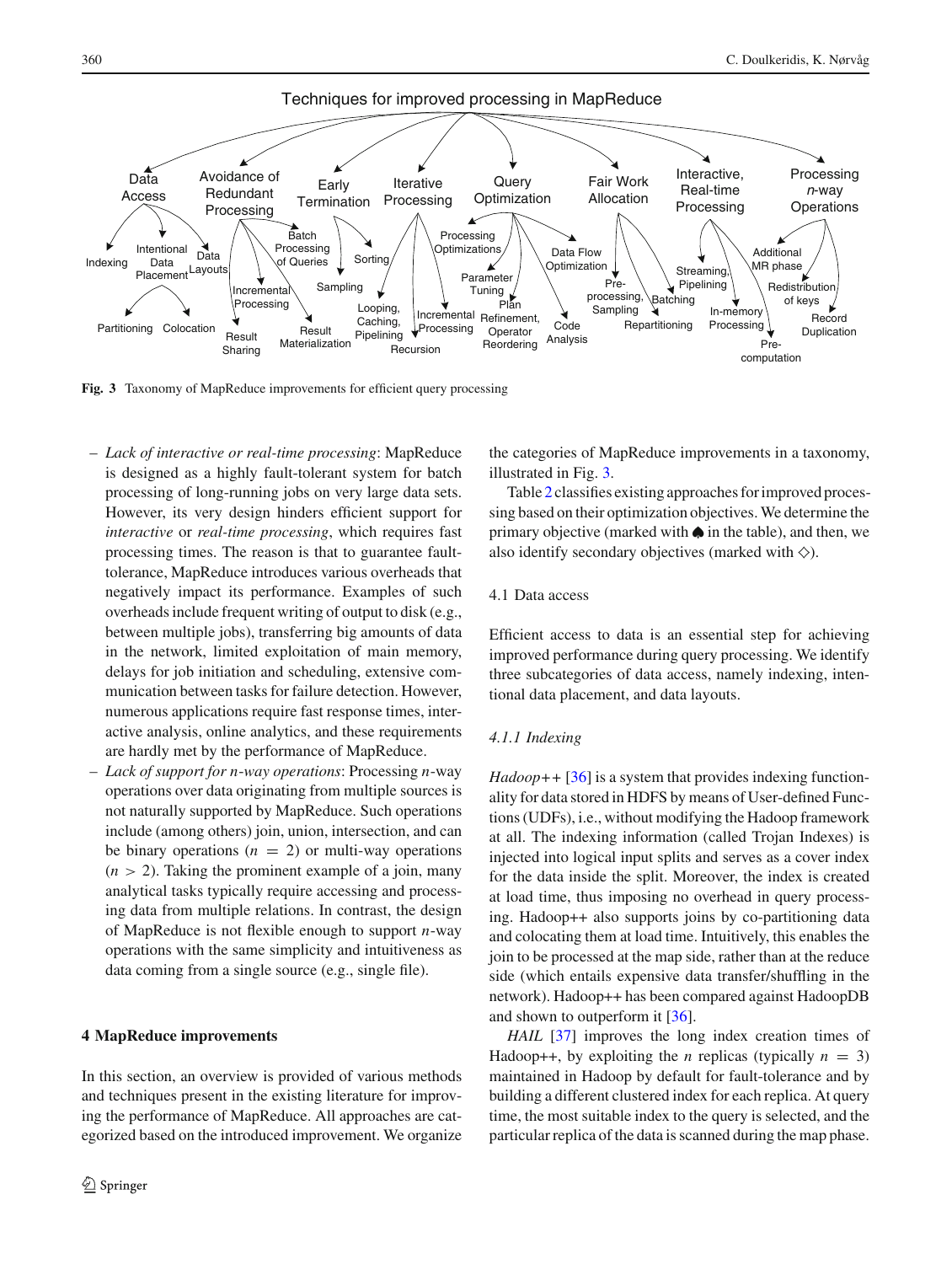<span id="page-6-0"></span>**Table 2** Classification of existing approaches based on optimization objective (♠ indicates primary objective, while ◇ indicates secondary objectives)

| Approach                   | Data access    | Avoidance of<br>redundant<br>processing | Early<br>termination | Iterative<br>processing | Query<br>optimization | Fair work<br>allocation | Interactive, real-<br>time processing |
|----------------------------|----------------|-----------------------------------------|----------------------|-------------------------|-----------------------|-------------------------|---------------------------------------|
| $Hadoop++[36]$             |                | $\diamondsuit$                          | $\diamondsuit$       |                         | $\diamondsuit$        |                         |                                       |
| <b>HAIL</b> [37]           |                | $\diamondsuit$                          | $\diamondsuit$       |                         | $\diamondsuit$        |                         |                                       |
| CoHadoop <sup>[41]</sup>   |                | $\diamondsuit$                          |                      |                         |                       |                         |                                       |
| Llama <sup>[74]</sup>      |                | $\diamondsuit$                          |                      |                         |                       |                         |                                       |
| Cheetah <sup>[28]</sup>    |                | $\diamondsuit$                          |                      |                         |                       |                         |                                       |
| RCFile <sup>[50]</sup>     |                | $\diamondsuit$                          |                      |                         |                       |                         |                                       |
| CIF[44]                    |                | $\diamond$                              |                      |                         |                       |                         |                                       |
| Trojan layouts [59]        |                | $\diamond$                              |                      |                         | $\diamondsuit$        |                         |                                       |
| MRShare <sup>[83]</sup>    |                |                                         |                      |                         | $\diamondsuit$        |                         |                                       |
| ReStore <sup>[40]</sup>    |                |                                         |                      |                         | $\diamondsuit$        |                         |                                       |
| Sharing scans [11]         |                |                                         |                      |                         | $\diamondsuit$        |                         |                                       |
| Silva et al. [95]          |                |                                         |                      |                         |                       |                         |                                       |
| Incoop <sup>[17]</sup>     | $\diamondsuit$ |                                         |                      | $\diamondsuit$          |                       |                         | $\diamondsuit$                        |
| Li et al. [71,72]          |                |                                         |                      |                         |                       |                         |                                       |
| Grover et al. [47]         |                | $\diamond$                              |                      |                         | $\diamondsuit$        |                         |                                       |
| <b>EARL</b> [67]           |                | $\diamond$                              |                      | $\diamondsuit$          |                       |                         |                                       |
| Top- $k$ queries [ $38$ ]  | $\diamondsuit$ | $\diamondsuit$                          |                      |                         |                       | $\diamondsuit$          |                                       |
| RanKloud <sup>[24]</sup>   | $\Diamond$     | $\diamondsuit$                          |                      |                         |                       | $\diamondsuit$          |                                       |
| HaLoop <sup>[22,23]</sup>  |                | $\diamond$                              |                      |                         |                       |                         |                                       |
| MapReduce online [30]      |                | $\diamondsuit$                          |                      |                         |                       |                         |                                       |
| <b>NOVA</b> [85]           |                |                                         |                      |                         | $\diamondsuit$        |                         |                                       |
| Twister <sup>[39]</sup>    |                |                                         |                      |                         |                       |                         |                                       |
| CBP [75,76]                |                |                                         |                      |                         |                       |                         |                                       |
| Pregel [78]                |                |                                         |                      |                         |                       |                         |                                       |
| PrIter <sup>[111]</sup>    |                |                                         |                      |                         |                       |                         |                                       |
| PACMan <sup>[14]</sup>     |                |                                         |                      |                         |                       |                         |                                       |
| <b>REX</b> [82]            |                | $\diamond$                              |                      |                         | $\diamondsuit$        |                         |                                       |
| Differential dataflow [79] |                | $\Diamond$                              |                      |                         |                       |                         |                                       |
| HadoopDB <sup>[2]</sup>    | $\diamondsuit$ | $\diamondsuit$                          | $\diamondsuit$       |                         |                       |                         |                                       |
| SAMs [101]                 |                |                                         | $\diamondsuit$       |                         |                       | $\diamondsuit$          |                                       |
| Clydesdale <sup>[60]</sup> | $\diamondsuit$ | $\diamondsuit$                          |                      |                         |                       |                         |                                       |
| Starfish <sup>[51]</sup>   |                |                                         |                      |                         |                       |                         |                                       |
| AQUA [105]                 |                | $\diamond$                              |                      |                         |                       |                         |                                       |
| YSmart <sup>[69]</sup>     |                | $\diamond$                              |                      |                         |                       |                         |                                       |
| RoPE[8]                    |                |                                         |                      |                         |                       |                         |                                       |
| SUDO [109]                 |                |                                         |                      |                         |                       |                         |                                       |
| Manimal <sup>[56]</sup>    | $\diamondsuit$ |                                         |                      |                         |                       |                         |                                       |
| HadoopToSQL [54]           |                |                                         |                      |                         |                       |                         |                                       |
| Stubby [73]                |                |                                         |                      |                         |                       |                         |                                       |
| Hueske et al. [52]         |                |                                         |                      |                         |                       |                         |                                       |
| Kolb et al. [62]           |                |                                         |                      |                         |                       |                         |                                       |
| Ramakrishnan et al. [88]   |                |                                         |                      |                         |                       |                         |                                       |
| Gufler et al. [48]         |                |                                         |                      |                         |                       |                         |                                       |
| SkewReduce <sup>[64]</sup> |                |                                         |                      |                         |                       |                         |                                       |
| SkewTune [65]              |                |                                         |                      |                         |                       |                         |                                       |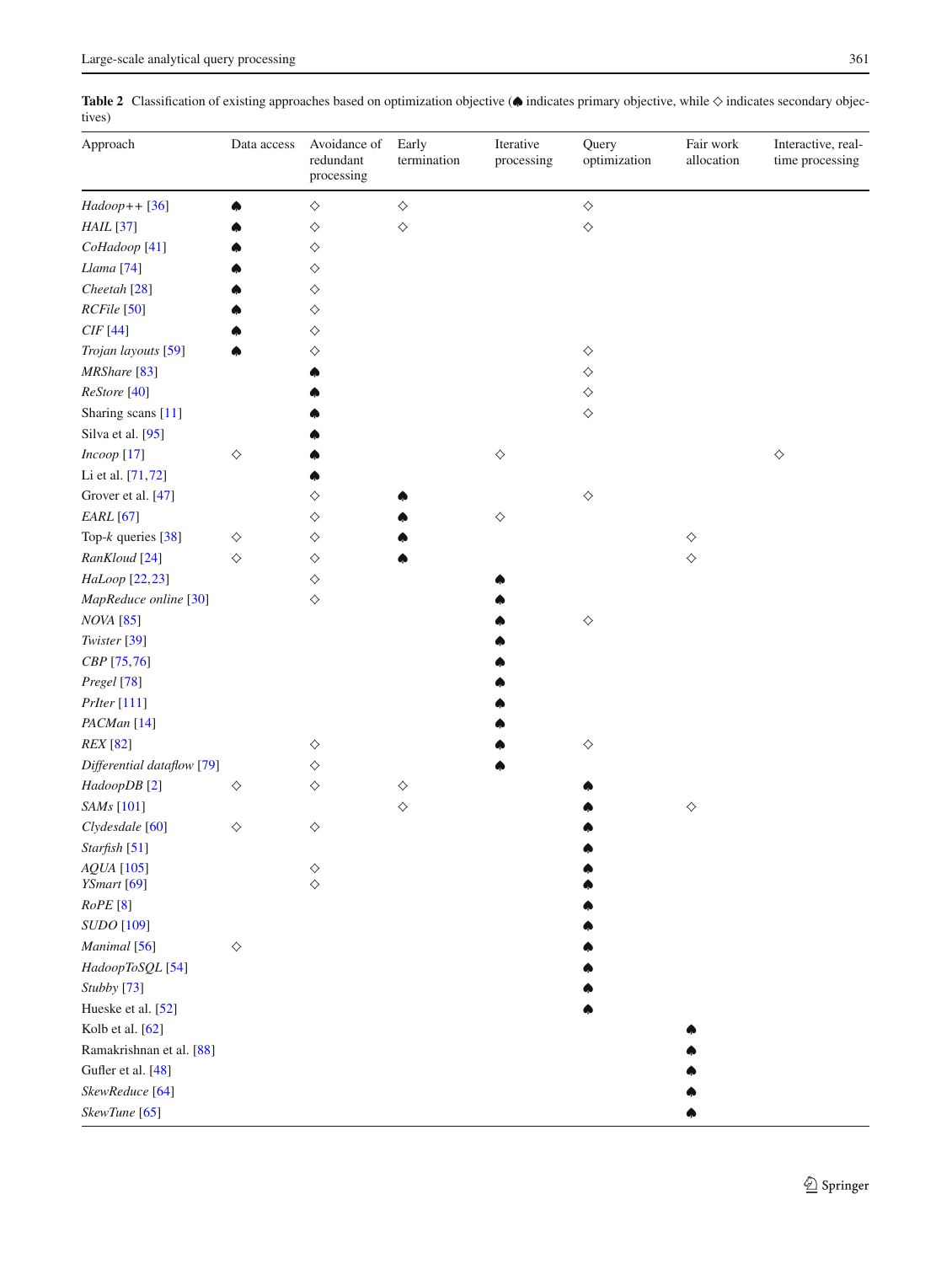| Approach                 | Data access | Avoidance of<br>redundant<br>processing | Early<br>termination | Iterative<br>processing | Query<br>optimization | Fair work<br>allocation | Interactive, real-<br>time processing |
|--------------------------|-------------|-----------------------------------------|----------------------|-------------------------|-----------------------|-------------------------|---------------------------------------|
| Sailfish <sup>[89]</sup> |             |                                         |                      |                         |                       |                         |                                       |
| <i>Themis</i> [ $90$ ]   |             |                                         |                      |                         |                       |                         |                                       |
| Dremel [80]              | ♦           | ♦                                       |                      |                         |                       |                         |                                       |
| $Hyracks$ [19]           |             |                                         |                      |                         |                       |                         |                                       |
| <i>Tenzing</i> $[27]$    |             | ♦                                       |                      |                         | ♦                     |                         |                                       |
| PowerDrill [49]          | ♦           | ♦                                       |                      |                         |                       |                         |                                       |
| Shark [42, 107]          |             |                                         |                      | ♦                       |                       |                         |                                       |
| M3R [94]                 |             | ♦                                       |                      | ♦                       |                       |                         |                                       |
| $BlinkDB$ [7,9]          |             |                                         |                      |                         |                       |                         |                                       |
|                          |             |                                         |                      |                         |                       |                         |                                       |

As a result, HAIL improves substantially the performance of MapReduce processing, since the probability of finding a suitable index for efficient data access is increased. In addition, the creation of the indexes occurs during the data upload phase to HDFS (which is I/O bound), by exploiting "unused CPU ticks", and thus, it does not affect the upload time significantly. Given the availability of multiple indexes, choosing the optimal execution plan for the map phase is an interesting direction for future work. HAIL is shown in [\[37\]](#page-23-11) to improve index creation times and the performance of Hadoop++. Both Hadoop++ and HAIL support joins with improved efficiency.

## *4.1.2 Intentional data placement*

*CoHadoop* [\[41](#page-24-6)] colocates and copartitions data on nodes intentionally, so that related data are stored on the same node. To achieve colocation, CoHadoop extends HDFS with a filelevel property (locator), and files with the same locator are placed on the same set of DataNodes. In addition, a new data structure (locator table) is added to the NameNode of HDFS. This is depicted in the example of Fig. [4](#page-7-0) using a cluster of five nodes (one NameNode and four DataNodes) where 3 replicas per block are kept. All blocks (including replicas) of files A and B are colocated on the same set of DataNodes, and this is described by a locator present in the locator table (shown in bold) of the NameNode. The contributions of CoHadoop include colocation and copartitioning, and it targets a specific class of queries that benefit from these techniques. For example, joins can be efficiently executed using a map-only join algorithm, thus eliminating the overhead of data shuffling and the reduce phase of MapReduce. However, applications need to provide hints to CoHadoop about related files, and therefore, one possible direction for improvement is to automatically identify related files. CoHadoop is compared against Hadoop++, which also supports copartitioning



<span id="page-7-0"></span>Fig. 4 The way files are colocated in CoHadoop [\[41\]](#page-24-6)

and colocating data at load time, and demonstrates superior performance for join processing.

# *4.1.3 Data layouts*

A nice detailed overview of the exploitation of different data layouts in MapReduce is presented in [\[35](#page-23-5)]. We provide a short overview in the following.

*Llama* [\[74\]](#page-24-7) proposes the use of a columnar file (called CFile) for data storage. The idea is that data are partitioned in vertical groups, each group is sorted based on a selected column and stored in column-wise format in HDFS. This enables selective access only to the columns used in the query. In consequence, more efficient access to data than traditional row-wise storage is provided for queries that involve a small number of attributes.

*Cheetah* [\[28\]](#page-23-12) also employs data storage in columnar format and also applies different compression techniques for different types of values appropriately. In addition, each cell is further compressed after it is created using GZIP. Cheetah employs the PAX layout [\[12](#page-23-25)] at the block level, so each block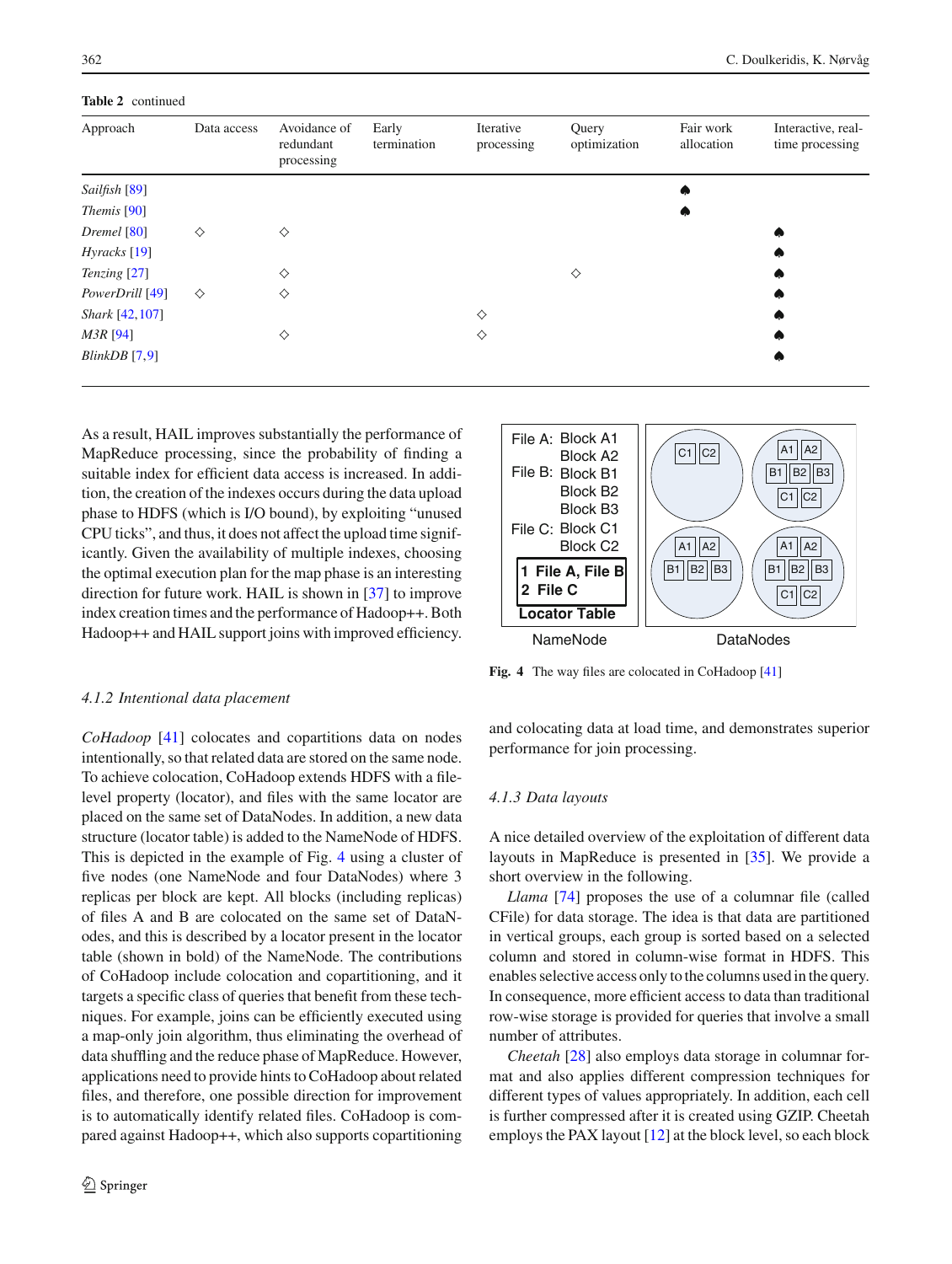contains the same set of rows as in row-wise storage, only inside the block column layout is employed. Compared to Llama, the important benefit of *Cheetah* is that all data that belong to a record are stored in the same block, thus avoiding expensive network access (as in the case of CFile).

*RCFile* [\[50](#page-24-8)] combines horizontal with vertical partitioning to avoid wasted processing in terms of decompression of unnecessary data. Data are first partitioned horizontally, and then, each horizontal partition is partitioned vertically. The benefits are that columns belonging to the same row are located together on the same node thus avoiding network access, while compression is also possible within each vertical partition thus supporting access only to those columns that participate in the query. Similarly to Cheetah, *RCFile* also employs PAX, however, the main difference is that RCFile does not use block-level compression. RCFile has been proposed by Facebook and is extensively used in popular systems, such as Hive and Pig.

*CIF* [\[44\]](#page-24-9) proposed a column-oriented, binary storage format for HDFS aiming to improve its performance. The idea is that each file is first horizontally partitioned in splits, and each split is stored in a subdirectory. The columns of the records of each split are stored in individual files within the respective subdirectory, together with a file containing metadata about the schema. When a query arrives that accesses some columns, multiple files from different subdirectories are assigned in one split and records are reconstructed following a lazy approach. *CIF* is compared against RCFile and shown to outperform it. Moreover, it does not require changes to the core of Hadoop.

*Trojan data layouts* [\[59](#page-24-10)] also follow the spirit of PAX, however, data inside a block can have any data layout. Exploiting the replicas created by Hadoop for fault-tolerance, different Trojan layouts are created for each replica, thus the most appropriate layout can be used depending on the query at hand. It is shown that queries that involve almost all attributes should use files with row-level layout, while selective queries should use column layout. Trojan data layouts have been shown to outperform PAX-based layouts in Hadoop [\[59](#page-24-10)].

### 4.2 Avoiding redundant processing

*MRShare* [\[83\]](#page-25-10) is a sharing framework that identifies different queries (jobs) that share portions of identical work. Such queries do not need to be recomputed each time from scratch. The main focus of this work is to save I/O, and therefore, sharing opportunities are identified in terms of sharing scans and sharing map-output. MRShare transforms sets of submitted jobs into groups and treat each group as a single job, by solving an optimization problem with objective to maximize the total savings. To process a group of jobs as a single job, MRShare modifies Hadoop to (a) tag map output tuples with



<span id="page-8-0"></span>**Fig. 5** System architecture of ReStore [\[40](#page-24-11)]

tags that indicate the tuple's originating jobs, and (b) write to multiple output files on the reduce side. Open problems include extending MRShare to support jobs that use multiple inputs (e.g., joins) as well as sharing parts of the Map function.

*ReStore* [\[40](#page-24-11)] is a system that manages the storage and reuse of intermediate results produced by workflows of MapReduce jobs. It is implemented as an extension to the Pig dataflow system. ReStore maintains the output results of MapReduce jobs in order to identify reuse opportunities by future jobs. To achieve this, ReStore maintains together with a file storing a job's output the physical execution plan of the query and some statistics about the job that produced it, as well as how frequently this output is used by other workflows. Figure [5](#page-8-0) shows the main components of ReStore: (1) the plan matcher and rewriter, (2) the subjob enumerator, and (3) the enumerated subjob selector. The figure shows how these components interact with MapReduce as well as the usage of the repository of MapReduce job outputs. The plan matcher and rewriter identifies outputs of past jobs in the repository that can be used to answer the query and rewrites the input job to reuse the discovered outputs. The subjob enumerator identifies the subsets of physical operators that can be materialized and stored in the DFS. Then, the enumerated subjob selector chooses which outputs to keep in the repository based on the collected statistics from the MapReduce job execution. The main difference to MRShare is that ReStore allows individual queries submitted at different times to share results, while MRShare tries to optimize sharing for a batch of queries executed concurrently. On the downside, ReStore introduces some overhead to the job's execution time and to the available storage space, when it decides to store the results of subjobs, especially for large-sized results.

Sharing scans from a common set of files in the MapReduce context has been studied in [\[11](#page-23-13)]. The authors study the problem of scheduling sharable jobs, where a set of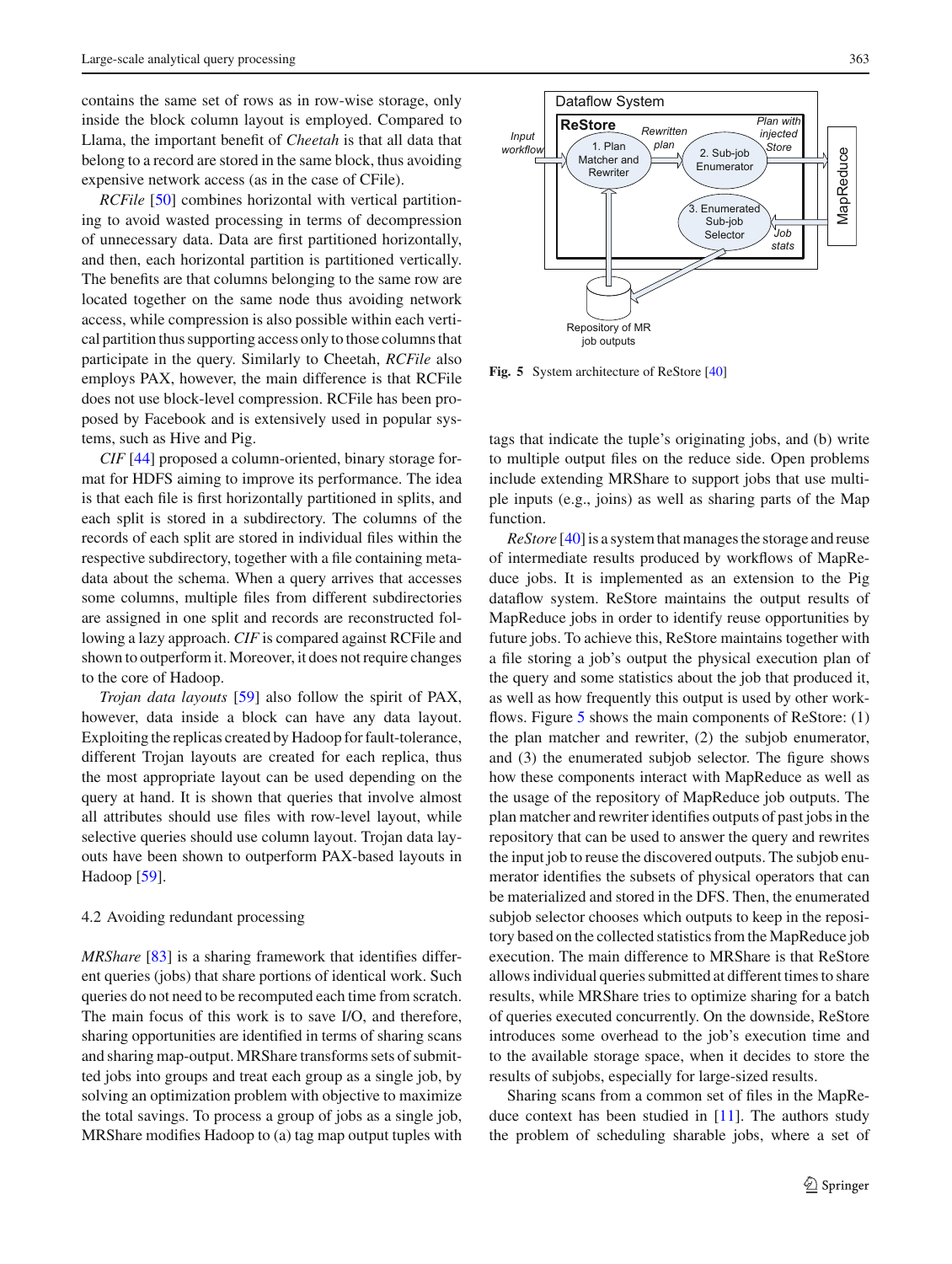files needs to be accessed simultaneously by different jobs. The aim is to maximize the rate of processing these files by aggressively sharing scans, which is important for jobs whose execution time is dominated by data access, yet the input data cannot be cached in memory due to its size. In MapReduce, such jobs have typically long execution times, and therefore, the proposed solution is to reorder their execution to amortize expensive data access across multiple jobs. Traditional scheduling algorithms (e.g., shortest job first) do not work well for sharable jobs, and thus, new techniques suited for the effective scheduling of sharable workloads are proposed. Intuitively, the proposed scheduling policies prioritize scheduling non-sharable scans ahead of ones that can share I/O work with future jobs, if the arrival rate of sharable future jobs is expected to be high.

The work by Silva et al. [\[95](#page-25-11)] targets cost-based optimization of complex scripts that share common subexpressions, and the approach is prototyped in Microsoft's SCOPE [\[112](#page-25-0)]. Such scripts, if processed naively, may result in executing the same subquery multiple times, leading to redundant processing. The main technical contribution is dealing with competing physical requirements from different operators in a DAG, in a way that leads to a globally optimal plan. An important difference to existing techniques is that locally optimizing the cost of shared subexpressions does not necessarily lead to an overall optimal plan, and thus, the proposed approach considers locally suboptimal local plans that can generate a globally optimal plan.

Many MapReduce workloads are incremental, resulting in the need for MapReduce to run repeatedly with small changes in the input. To process data incrementally using MapReduce, users have to write their own application-specific code. *Incoop* [\[17\]](#page-23-14) allows existing MapReduce programs to execute transparently in an incremental manner. Incoop detects changes to the input and automatically updates the output. In order to achieve this, a HDFS-like file system called Inc-HDFS is proposed, and techniques for controlling granularity are presented that make it possible to avoid redoing the full task when only parts of it need to be processed. The approach has a certain extra cost in the case where no computations can be reused.

Support for incremental processing of new data is also studied in [\[71](#page-24-12)[,72](#page-24-13)]. The motivation is to support one-pass analytics for applications that continuously generate new data. An important observation of this work is that support for incremental processing requires non-blocking operations and avoidance of bottlenecks in the processing flow, both computational and I/O-specific. The authors' main finding is to abandon the sort-merge implementation for data partitioning and parallel processing, for purely hash-based techniques which are non-blocking. As a result, the sort cost of the map phase is eliminated, and the use of hashing allows fast inmemory processing of the Reduce function.

#### 4.3 Early termination

Sampling based on predicates raises the issue of *lack of early termination* of map tasks [\[47](#page-24-14)], even when a job has read enough input to produce the required output. The problem addressed by [\[47\]](#page-24-14) is how to produce a fixed-size sample (that satisfies a given predicate) of a massive data set using MapReduce. To achieve this objective, some technical issues need to be addressed on Hadoop, and thus, two new concepts are defined. A new type of job is introduced, called *dynamic*, which is able to dynamically control its data access. In addition, the concept of *Input Provider* is introduced in the execution model of Hadoop. The Input Provider is provided by the job together with the Map and Reduce logic. Its role is to make dynamic decisions about the access to data by the job. At regular intervals, the JobClient provides statistics to the Input Provider, and based on this information, the Input Provider can respond in three different ways: (1) "end of input", in which case the running map tasks are allowed to complete, but no new map tasks are invoked and the shuffle phase is initiated, (2) "input available", which means that additional input needs to be accessed, and (3) "input unavailable", which indicates that no decision can be made at this point and processing should continue as normal until the next invocation of Input Provider.

*EARL* [\[67\]](#page-24-15) aims to provide early results for analytical queries in MapReduce, without processing the entire input data. EARL utilizes uniform sampling and works iteratively to compute larger samples, until a given accuracy level is reached, estimated by means of bootstrapping. Its main contributions include incremental computation of early results with reliable accuracy estimates, which is increasingly important for applications that handle vast amounts of data. Moreover, EARL employs delta maintenance to improve the performance of re-executing a job on a larger sample size. At a technical level, EARL modifies Hadoop in three ways: (1) reduce tasks can process input before the completion of processing in the map tasks by means of pipelining, (2) map tasks remain active until explicitly terminated, and (3) an inter-communication channel between map tasks and reduce tasks is established for checking the satisfaction of the termination condition. In addition, a modified reduce phase is employed, in which incremental processing of a job is supported. Compared to [\[47\]](#page-24-14), EARL provides an error estimation framework and focuses more on using truly uniform random samples.

The lack of early termination has been recognized in the context of rank-aware processing in MapReduce [\[38](#page-24-16)], which is also not supported efficiently. Various individual techniques are presented to support early termination for top-*k* processing, including the use of sorted access to data, intelligent data placement using advanced partitioning schemes tailored to top-*k* queries, and the use of synopses for the data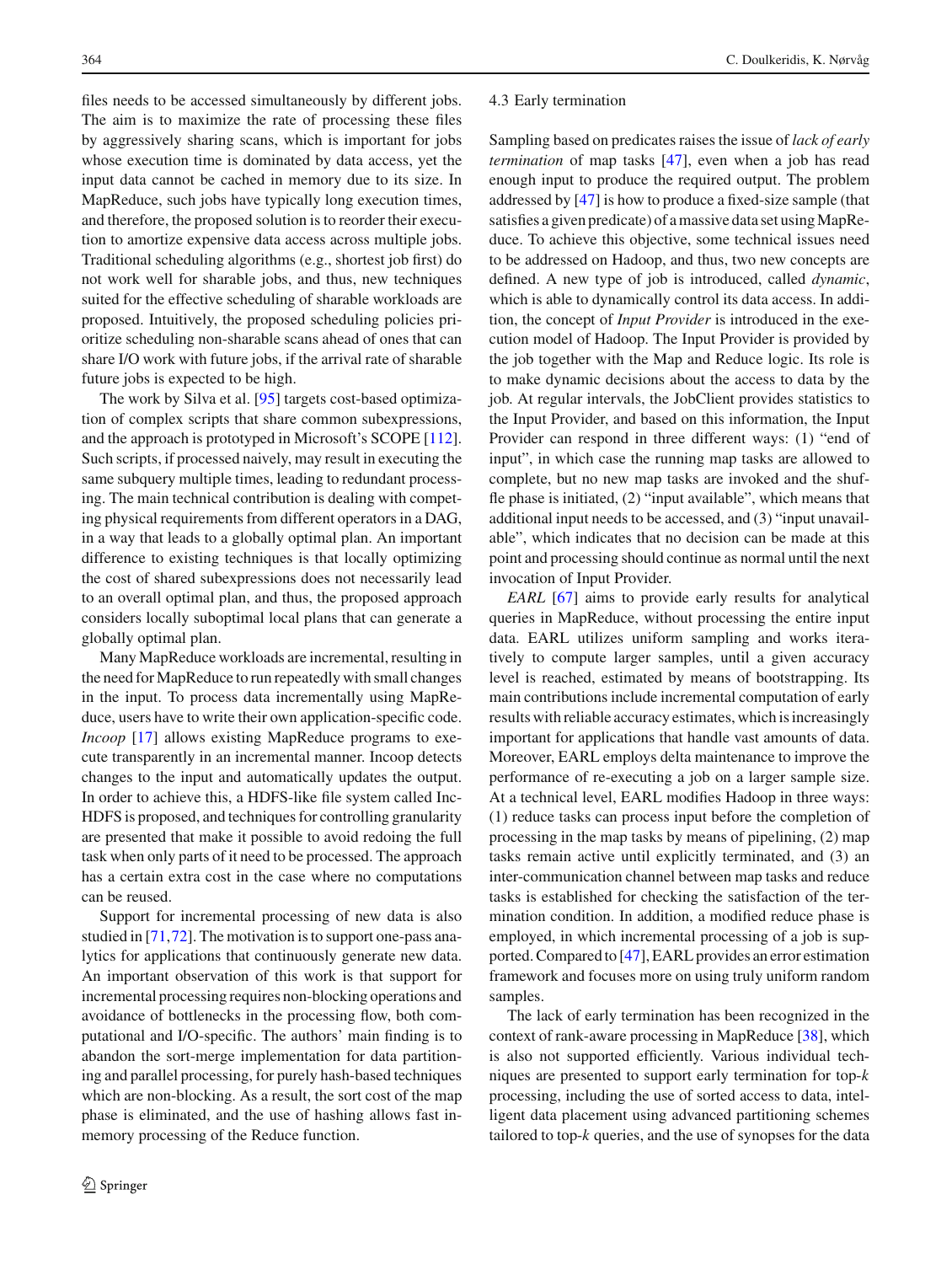stored in HDFS that allow efficient identification of blocks with promising tuples. Most of these techniques can be combined to achieve even greater performance gains.

*RanKloud* [\[24\]](#page-23-15) has been proposed for top-*k* retrieval in the cloud. RanKloud computes statistics (at runtime) during scanning of records and uses these statistics to compute a threshold (the lowest score for top-*k* results) for early termination. In addition, a new partitioning method is proposed, termed uSplit, that aims to repartition data in a utilitysensitive way, where utility refers to the potential of a tuple to be part of the top-*k*. The main difference to [\[38\]](#page-24-16) is that RanKloud cannot guarantee retrieval of *k* results, while [\[38\]](#page-24-16) aims at retrieval of the exact result.

#### 4.4 Iterative processing

The straightforward way of implementing iteration is to use an outsider driver program to control the execution of loops and launch new MapReduce jobs in each iteration. For example, this is the approach followed by *Mahout*. In the following, we review iterative processing using looping constructs, caching and pipelining, recursive queries, and incremental iterations.

#### *4.4.1 Loop-aware processing, caching and pipelining*

*HaLoop* [\[22](#page-23-16),[23](#page-23-17)] is a system designed for supporting iterative data analysis in a MapReduce-style architecture. Its main goals include avoidance of processing invariant data at each iteration, support for termination checking without the need for initiating an extra devoted job for this task, maintaining the fault-tolerant features of MapReduce, and seamless integration of existing MapReduce applications with minor code changes. However, several modifications need to be applied at various stages of MapReduce. First, an appropriate programming interface is provided for expressing iteration. Second, the scheduler is modified to ensure that tasks are assigned to the same nodes in each iteration, thus enabling the use of local caches. Third, invariant data is cached and does not need to be reloaded at each iteration. Finally, by caching the reduce task's local output, it is possible to support comparisons of results of successive iterations in an efficient way and allow termination when convergence is identified. Figure [6](#page-10-0) shows how these modifications are reflected to specific components in the architecture. It depicts the new loop control module as well as the modules for local caching and indexing in the HaLoop framework. The loop control is responsible for initiating new MapReduce steps (loops) until a user-specified termination condition is fulfilled. HaLoop uses three types of caches: the map task and reduce task input caches, as well as the reduce task output cache. In addition, to improve performance, cached data are indexed. The task scheduler is modified to become loop-aware and exploits



<span id="page-10-0"></span>Fig. 6 Overview of the HaLoop framework [\[22](#page-23-16)[,23](#page-23-17)]

local caches. Also, failure recovery is achieved by coordination between the task scheduler and the task trackers.

*MapReduce online* [\[30](#page-23-18)] proposes to overcome the built-in feature of materialization of output results of map tasks and reduce tasks, by providing support for pipelining of intermediate data from map tasks to reduce tasks. This is achieved by applying significant changes to the MapReduce framework. In particular, modification to the way data is transferred between map task and reduce tasks as well as between reduce tasks and new map tasks is necessary, and also the Task-Tracker and JobTracker have to be modified accordingly. An interesting observation is that pipelining allows the execution framework to support continuous queries, which is not possible in MapReduce. Compared to HaLoop, it lacks the ability to cache data between iterations for improving performance.

*NOVA* [\[85\]](#page-25-12) is a workflow manager developed by Yahoo! for incremental processing of continuously arriving data. NOVA is implemented on top of Pig and Hadoop, without changing their interior logic. However, NOVA contains modules that communicate with Hadoop/HDFS, as in the case of the Data Manager module that maintains the mapping from blocks to the HDFS files and directories. In summary, NOVA introduces a new layer of architecture on top of Hadoop to support continuous processing of arriving data.

*Twister* [\[39](#page-24-17)] introduces an extended programming model and a runtime for executing iterative MapReduce computations. It relies on a publish/subscribe mechanism to handle all communication and data transfer. On each node, a daemon process is initiated that is responsible for managing locally running map and reduce tasks, as well as for communication with other nodes. The architecture of Twister differs substantially from MapReduce, with indicative examples being the assumption that input data in local disks are maintained as native files (differently than having a distributed file system), and that intermediate results from map processes are maintained in memory, rather than stored on disk. Some limitations include the need to break large data sets to multiple files, the assumption that map output fits in the distributed memory, and no intra-iteration fault-tolerance.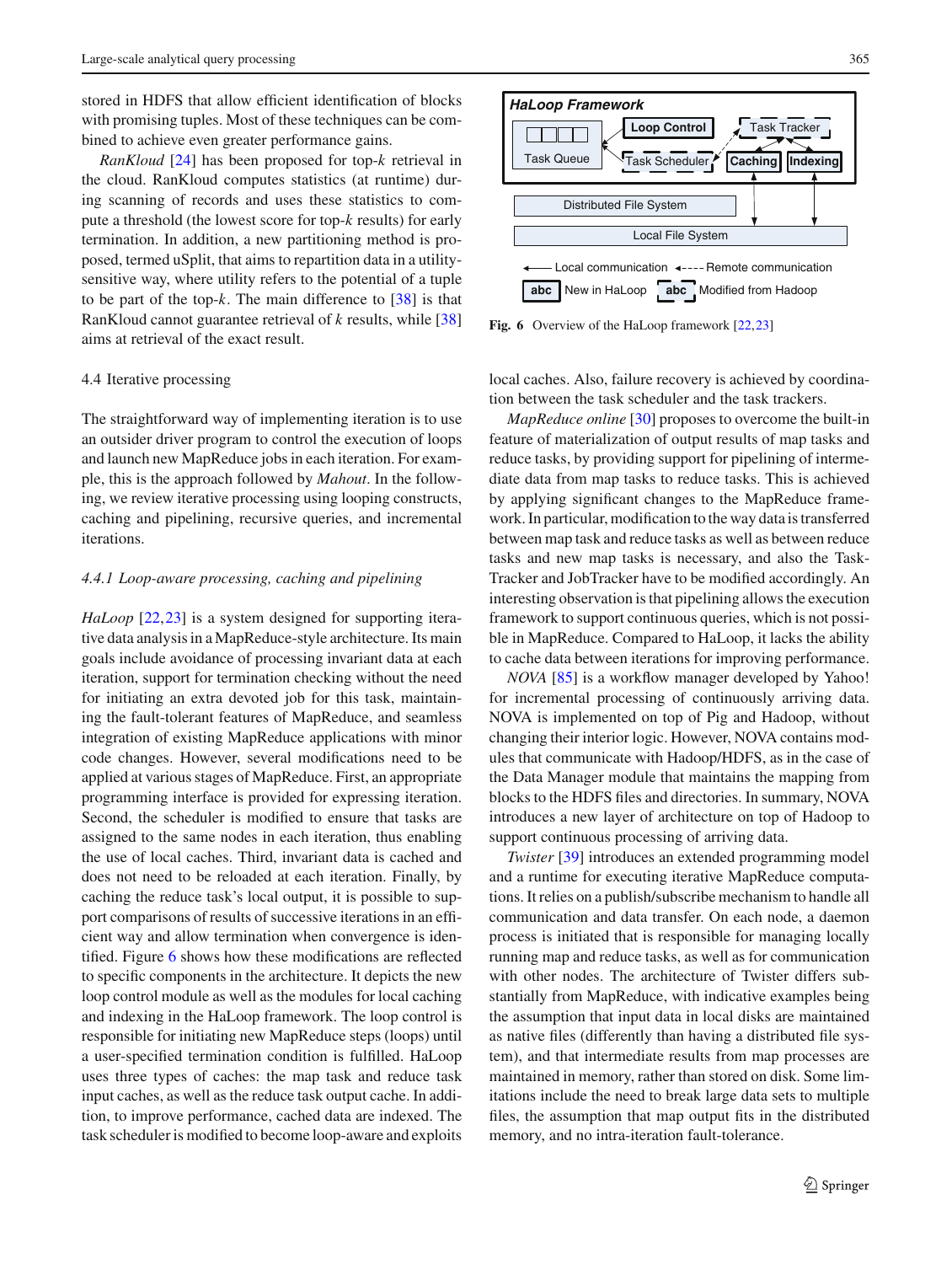*CBP* [\[75](#page-24-18)[,76](#page-25-13)] (Continuous Bulk Processing) is an architecture for maintaining state during bulk processing, thus enabling the implementation of applications that support incremental analytics. CBP introduces a new processing operator, called *translate*, that has two distinguishing features: it takes state as an explicit input and supports groupbased processing. In this way, CBP achieves maintenance of persistent state, thus re-using work that has been carried out already (incremental processing), while at the same time it drastically reduces data movement in the system.

*Pregel* [\[78\]](#page-25-14) is a scalable system for graph processing where a program is a sequence of iterations (called supersteps). In each superstep, a vertex sends and receives messages, updates its state as well as the state of its outgoing edges, and modifies the graph topology. The graph is partitioned, and the partitions are assigned to machines (workers), while this assignment can be customized to improve locality. Each worker maintains in memory the state of its part of the graph. To aggregate global state, tree-based aggregation is used from workers to a master machine. However, to recover from a failure during some iteration, Pregel needs to re-execute all vertices in the iteration. Furthermore, it is restricted to graph data representation, for example it cannot directly support non-graph iterative data mining algorithms, such as clustering (e.g., k-means) or dimensionality reduction (e.g., multi-dimensional scaling).

*PrIter* [\[111\]](#page-25-15) is a distributed framework for faster convergence of iterative tasks by support for prioritized iteration. In PrIter, users can specify the priority of each processing data point, and in each iteration, only some data points with high priority values are processed. The framework supports maintenance of previous states across iterations (not only the previous iteration's), prioritized execution, and termination check. A StateTable, implemented as an in-memory hash table, is kept at reduce side to maintain state. Interestingly, a disk-based extension of PrIter is also proposed for cases that the maintained state does not fit in memory.

In many iterative applications, some data are used in several iterations, thus caching this data can avoid many disk accesses. *PACMan* [\[14](#page-23-19)] is a caching service that increases the performance of parallel jobs in a cluster. The motivation is that clusters have a large amount of (aggregated) memory, and this is underutilized. The memory can be used to cache input data, however, if there are enough slots for all tasks to run in parallel, caching will only help if all tasks have their input data cached, otherwise those that have not will be stragglers and caching is of no use. To facilitate this, PACMan provides coordinated management of the distributed caches, using cache-replacement strategies developed particularly for this context. The improvements depend on the amount of data re-use, and it is therefore not beneficial for all application workloads.

#### *4.4.2 Recursive queries*

Support for recursive queries in the context of MapReduce is studied in [\[3](#page-23-26)]. Examples of recursive queries that are meaningful to be implemented in MapReduce include PageRank computation, transitive closure, and graph processing. The authors explore ways to implement recursion. A significant observation is that recursive tasks usually need to produce some output before completion, so that it can be used as feedback to the input. Hence, the blocking property of map and reduce (a task must complete its work before delivering output to other tasks) violates the requirements of recursion.

In [\[21](#page-23-27)], recursive queries for machine learning tasks using Datalog are proposed over a data-parallel engine (Hyracks [\[19](#page-23-21)]). The authors argue in favor of a global declarative formulation of iterative tasks using Datalog, which offers various optimization opportunities for physical dataflow plans. Two programming models (Pregel [\[78\]](#page-25-14) and iterative MapReduce) are shown that they can be captured in Datalog, thus demonstrating the generality of the proposed framework.

# *4.4.3 Incremental processing*

*REX* [\[82](#page-25-16)] is a parallel query processing platform that also supports recursive queries expressed in extended SQL, but focuses mainly on incremental refinement of results. In REX, incremental updates (called programmable deltas) are used for state refinement of operators, instead of accumulating the state produced by previous iterations. Its main contribution is increased efficiency of iterative processing, by only computing and propagating deltas describing changes between iterations, while maintaining state that has not changed. REX is based on a different architecture than MapReduce, and also uses cost-based optimization to improve performance. REX is compared against HaLoop and shown to outperform it in various setups.

An iterative data flow system is presented in [\[43](#page-24-32)], where the key novelty is support for incremental iterations. Such iterations are typically encountered in algorithms that entail sparse computational dependencies (e.g., graph algorithms), where the result of each iteration differs only slightly from the previous result.

*Differential dataflow* [\[79](#page-25-17)] is a system proposed for improving the performance of incremental processing in a parallel dataflow context. It relies on *differential computation* to update the state of computation when its inputs change, but uses a partially ordered set of versions, in contrast to a totally ordered sequence of versions used by traditional incremental computation. This results in maintaining the differences for multiple iterations. However, the state of each version can be reconstructed by indexing the related set of updates, in contrast to consolidating updates and discarding them. Thus,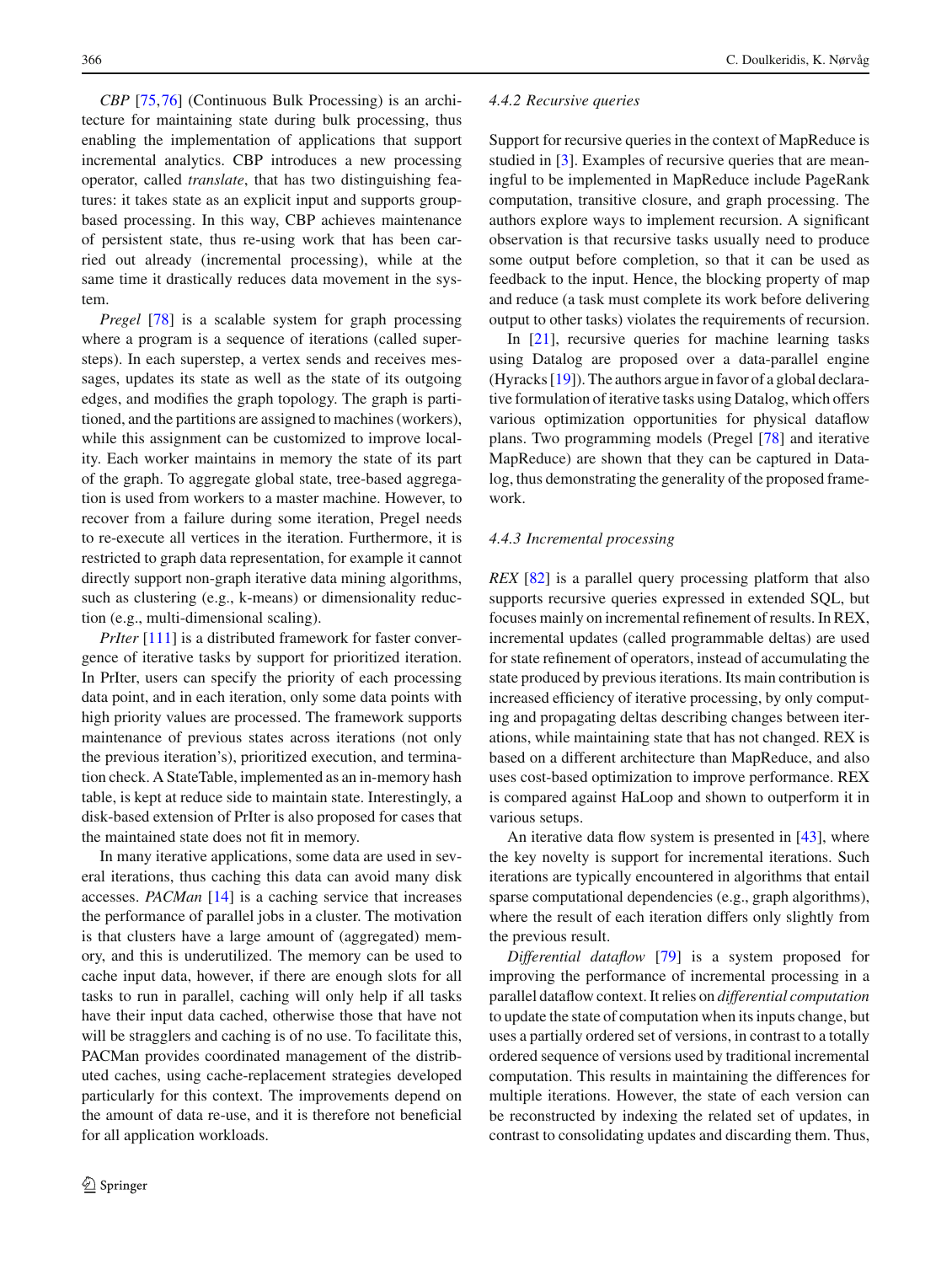differential dataflow supports more effective re-use of any previous state, both for changes due to an updated input and due to iterative execution.

# 4.5 Query optimization

# *4.5.1 Processing optimizations*

*HadoopDB* [\[2\]](#page-23-28) is a hybrid system, aiming to exploit the best features of MapReduce and parallel DBMSs. The basic idea behind HadoopDB is to install a database system on each node and connect these nodes by means of Hadoop as the task coordinator and network communication layer. Query processing on each node is improved by assigning as much work as possible to the local database. In this way, one can harvest all the benefits of query optimization provided by the local DBMS. Particularly, in the case of joins, where Hadoop does not support data colocation, a significant amount of data needs to be repartitioned by the join key in order to be processed by the same Reduce process. In HadoopDB, when the join key matches the partitioning key, part of the join can be processed locally by the DBMS, thus reducing substantially the amount of data shuffled. The architecture of HadoopDB is depicted in Fig. [7,](#page-12-0) where the newly introduced components are marked with bold lines and text. The database connector is an interface between database systems and TaskTrackers. It connects to the database, executes a SQL query, and returns the result in the form of key-value pairs. The catalog maintains metadata about the databases, such as connection parameters as well as metadata on data sets stored, replica locations, data partitioning properties. The data loader globally repartitions data based on a partition key during data upload, breaks apart single node data into smaller partitions, and bulk loads the databases with these small partitions. Finally, the SMS planner extends Hive and produces query plans that can exploit features provided by the available database systems. For example, in the case of a join, some tables may be colocated, and thus, the join can be pushed entirely to the database engine (similar to a map-only job).

Situation-Aware Mappers (SAMs) [\[101](#page-25-18)] have been recently proposed to improve the performance of query processing in MapReduce in different ways. The crucial idea behind this work is to allow map tasks (mappers) to communicate and maintain global state by means of a distributed meta-data store, implemented by the distributed coordination service Apache  $ZooKeeper$ <sup>2</sup>, thus making globally coordinated optimization decisions. In this way, MapReduce is enhanced with dynamic and adaptive features. Adaptive Mappers can avoid frequent checkpointing by taking more input splits. Adaptive Combiners can perform local aggregation by maintaining a



<span id="page-12-0"></span>**Fig. 7** The architecture of HadoopDB [\[2\]](#page-23-28)

hash table in the map task and using it as a cache. Adaptive Sampling creates local samples, aggregates them, and produces a global histogram that can be used for various purposes (e.g., determine the satisfaction of a global condition). Adaptive Partitioning can exploit the global histogram to produce equi-sized partitions for better load balancing.

*Clydesdale* [\[60](#page-24-19)] is a system for structured data processing, where the data fits a star schema, which is built on top of MapReduce without *any* modifications. Clydesdale improves the performance of MapReduce by adopting the following optimization techniques: columnar storage, replication of dimension tables on local storage of each node which improves the performance of joins, re-use of hash tables stored in memory by scheduling map tasks to specific nodes intentionally, and block iteration (instead of row iteration). However, Clydesdale is limited by the available memory on each individual node, i.e., when the dimension tables do not fit in memory.

# *4.5.2 Configuration parameter tuning*

*Starfish* [\[51\]](#page-24-20) introduces cost-based optimization of MapReduce programs. The focus is on determining appropriate values for the configuration parameters of a MapReduce job, such as number of map and reduce tasks, amount of allocated memory. Determining these parameters is both cumbersome and unclear for the user, and most importantly they significantly affect the performance of MapReduce jobs, as indicated in [\[15\]](#page-23-29). To address this problem, a Profiler is intro-

<span id="page-12-1"></span><sup>2</sup> [http://zookeeper.apache.org/.](http://zookeeper.apache.org/)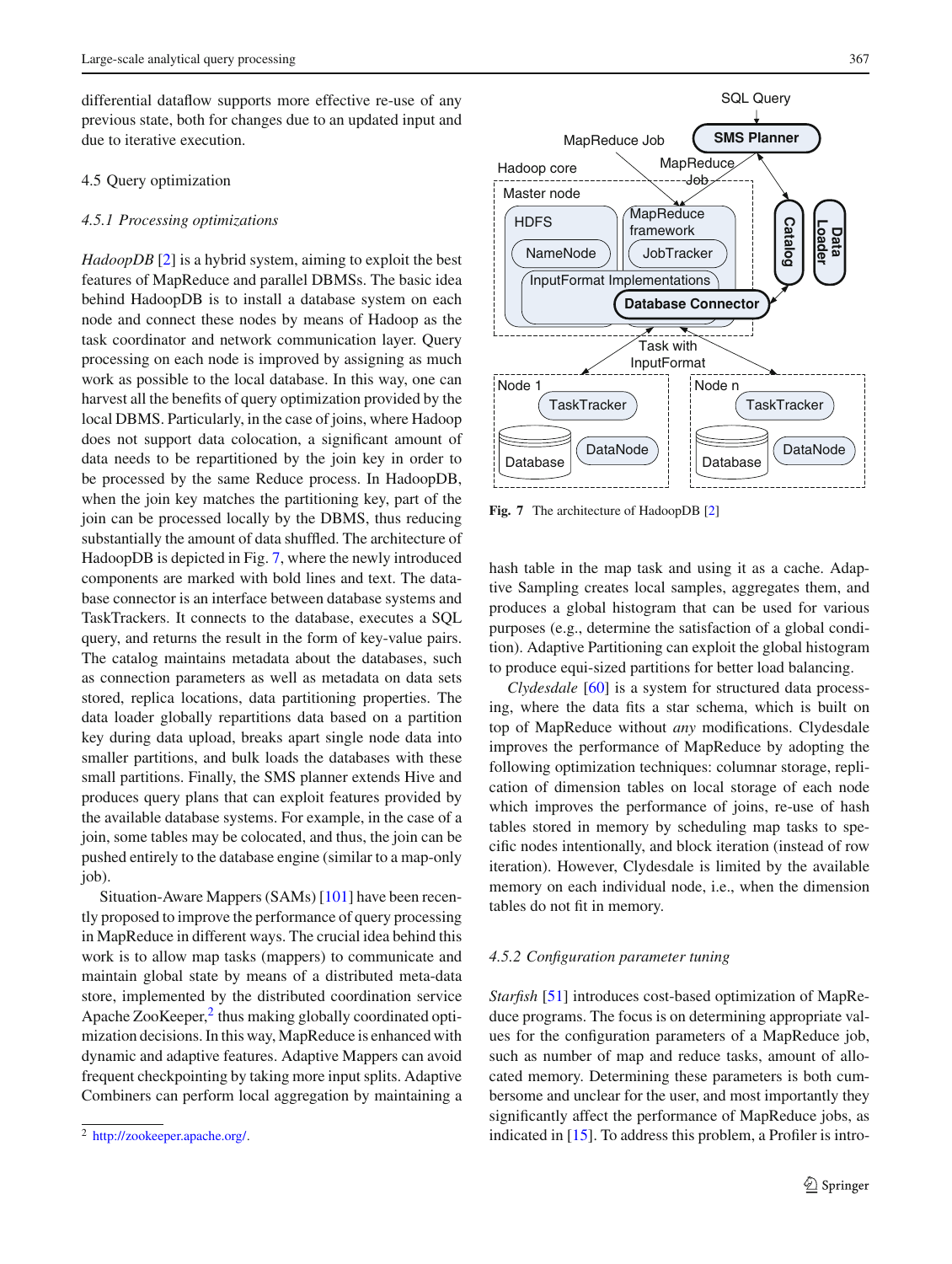duced that collects estimates about the size of data processed, the usage of resources, and the execution time of each job. Further, a What-if Engine is employed to estimate the benefit from varying a configuration parameter using simulations and a model-based estimation method. Finally, a cost-based optimizer is used to search for potential configuration settings in an efficient way and determine a setting that results in good performance.

#### *4.5.3 Plan refinement and operator reordering*

*AQUA* [\[105](#page-25-19)] is a query optimizer for Hive. One significant performance bottleneck in MapReduce is the cost of storing intermediate results. In AQUA, this problem is addressed by a two-phase optimization where join operators are organized into a number of groups which each can be executed as one job, and then, the intermediate results from the join groups are joined together. AQUA also provides two important query plan refinements: sharing table scan in map phase, and concurrent jobs, where independent subqueries can be executed concurrently if resources are available. One limitation of AQUA is the use of pairwise joins as the basic scheduling unit, which excludes the evaluation of multi-way joins in one MapReduce job. As noted in [\[110\]](#page-25-27), in some cases, evaluating a multi-way join with one MapReduce job can be much more efficient.

*YSmart* [\[69\]](#page-24-21) is a correlation-aware SQL-to-Map- Reduce translator, motivated by the slow speed for certain queries using Hive and other "one-operation-to-one-job" translators. Correlations supported include multiple nodes having input relation sets that are not disjoint, multiple nodes having both non-disjoint input relations sets and same partition key, and occurrences of nodes having same partition key as child node. By utilizing these correlations, the number of jobs can be reduced thus reducing time-consuming generation and reading of intermediate results. YSmart also has special optimizations for self-join that require only one table scan. One possible drawback of YSmart is the goal of reducing the number of jobs, which does not necessarily give the most reduction in terms of performance. The approach has also limitations in handling theta-joins.

*RoPE* [\[8\]](#page-23-20) collects statistics from running jobs and use these for re-optimizing future invocations of the same (or similar) job by feeding these statistics into a cost-based optimizer. Changes that can be performed during re-optimization include changing degree of parallelism, reordering operations, choosing appropriate implementations, and grouping operations that have little work into a single physical task. One limitation of RoPE is that it depends on the same jobs being executed several times and as such is not beneficial for queries being executed the first time. This contrasts to other approach like, e.g., Shark [\[107](#page-25-25)].

In MapReduce, user-defined functions such as Map and Reduce are treated like "black boxes". The result is that in the data-shuffling stage, we must assume conservatively that all data-partition properties are lost after applying the functions. In *SUDO* [\[109](#page-25-20)], it is proposed that these functions expose data-partition properties, so that this information can be used to avoid unnecessary reordering operations. Although this approach in general works well, it should be noted that it can also in some situations introduce serious data skew.

## *4.5.4 Code analysis and query optimization*

The aim of *HadoopToSQL* [\[54\]](#page-24-23) is to be able to utilize SQL's features for indexing, aggregation, and grouping from MapReduce. HadoopToSQL uses static analysis to analyze the Java code of a MapReduce query in order to completely or partially transform it to SQL. This makes it possible to access only parts of data sets when indexes are available, instead of a full scan. Only certain classes of MapReduce queries can be transformed, for example there can be no loops in the Map function. The approach is implemented on top of a standard database system, and it is not immediately applicable in a standard MapReduce environment without efficient indexing. This potentially also limits the scalability of the approach to the scalability of the database system.

*Manimal* [\[56\]](#page-24-22) is a framework for automatic analysis and optimization of data-centric MapReduce programs. The aim of this framework is to improve substantially the performance of MapReduce programs by exploiting potential query optimizations as in the case of traditional RDBMSs. Exemplary optimizations that can be automatically detected and be enforced by Manimal include the use of local indexes and the delta-compression technique for efficient representation of numerical values. Manimal shares many similarities with HadoopToSQL, as they both rely on static analysis of code to identify optimization opportunities. Also, both approaches are restricted to detecting certain types of code. Some differences also exist, and the most important being that the actual execution in HadoopToSQL is performed by a database system, while the execution in Manimal is still performed on top of MapReduce.

### *4.5.5 Data flow optimization*

An increasing number of complex analytical tasks are represented as a workflow of MapReduce jobs. Efficient processing of such workflows is an important problem, since the performance of different execution plans of the same workflow varies considerably. *Stubby* [\[73](#page-24-24)] is a cost-based optimizer for MapReduce workflows that searches the space of the full plan of the workflow to identify optimization opportunities. The input to Stubby is an annotated MapReduce workflow, called *plan*, and its output is an equivalent, yet optimized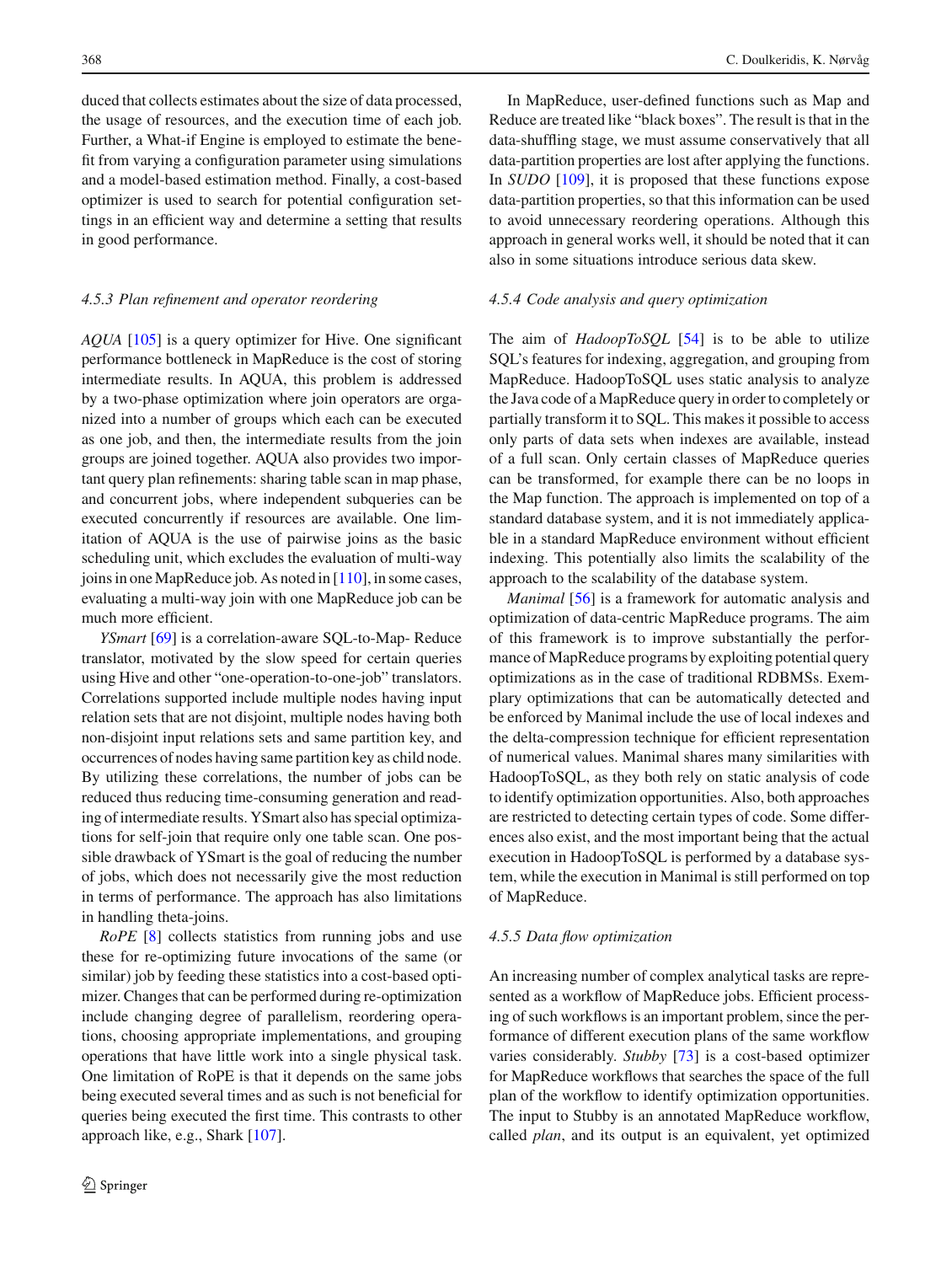plan. Stubby works by transforming a plan to another equivalent plan, and in this way, it searches the space of potential transformations in a selective way. The space is searched using two traversals of the workflow graph, where in each traversal different types of transformations are applied. The cost of a plan is derived by exploiting the What-If engine proposed in previous work [\[51\]](#page-24-20).

Hueske et al. [\[52](#page-24-25)] study optimization of data flows, where the operators are User-defined Functions (UDFs) with unknown semantics, similar to "black boxes". The aim is to support reorderings of operators (together with parallelism) whose properties are not known in advance. To this end, automatic static code analysis is employed to identify a limited set of properties that can guarantee safe reorderings. In this way, typical optimizations carried out on traditional RDBMSs, such as selection and join reordering as well as limited forms of aggregation push-down, are supported.

#### 4.6 Fair work allocation

Since reduce tasks work in parallel, an overburdened reduce task may stall the completion of a job. To assign the work fairly, techniques such as pre-processing and sampling, repartitioning, and batching are employed.

# *4.6.1 Pre-processing and sampling*

Kolb et al. [\[62\]](#page-24-26) study the problem of load balancing in MapReduce in the context of entity resolution, where data skew may assign workload to reduce tasks unfairly. This problem naturally occurs in other applications that require pairwise computation of similarities when data is skewed, and thus, it is considered a built-in vulnerability of MapReduce. Two techniques (*BlockSplit* and *PairRange*) are proposed, and both rely on the existence of a pre-processing phase (a separate MapReduce job) that builds information about the number of entities present in each block.

Ramakrishnan et al. [\[88](#page-25-21)] aim at solving the problem of reduce keys with large loads. This is achieved by splitting large reduce keys into several medium-load reduce keys, and assigning medium-load keys to reduce tasks using a binpacking algorithm. Identifying such keys is performed by sampling before the MapReduce job starts, and information about reduce-key load size (large and medium keys) is stored in a *partition file*.

## *4.6.2 Repartitioning*

Gufler et al. [\[48](#page-24-27)] study the problem of handling data skew by means of an adaptive load balancing strategy. A cost estimation method is proposed to quantify the cost of the work assigned to reduce tasks, in order to ensure that this is performed fairly. By means of computing local statistics in the map phase and aggregating them to produce global statistics, the global data distribution is approximated. This is then exploited to assign the data output from the map phase to reduce tasks in a way that achieves improved load balancing.

In *SkewReduce* [\[64\]](#page-24-28), mitigating skew is achieved by an optimizer utilizing user-supplied cost functions. Requiring users to supply this is a disadvantage and is avoided in their follow-up approach *SkewTune* [\[65\]](#page-24-29). SkewTune handles both skew caused by an uneven distribution of input data to operator partitions (or tasks) as well as skew caused by some input records (or key-groups) taking much longer to process than others, with no extra user-supplied information. When Skew-Tune detects a straggler and its reason is skew, it repartitions the straggler's remaining unprocessed input data to one or additional slots, including ones that it expects to be available soon.

#### *4.6.3 Batching at reduce side*

*Sailfish* [\[89](#page-25-22)] aims at improving the performance of MapReduce by reducing the number of disk accesses. Instead of writing to intermediate files at map side, data are shuffled directly and then written to a file at reduce side, one file per reduce task (batching). The result is one intermediate file per reduce task, instead of one per map task, giving a significant reduction in disk seeks for the reduce task. This approach also has the advantage of giving more opportunities for autotuning (number of reduce tasks). Sailfish aims at applications where the size of intermediate data is large, and as also noted in [\[89](#page-25-22)], when this is not the case other approaches for handling intermediate data might perform better.

*Themis* [\[90](#page-25-23)] considers medium-sized Hadoop-clusters where failures will be less common. In case of failure, jobs are re-executed. Task-level fault-tolerance is eliminated by aggressively pipelining records without unnecessarily materializing intermediate results to disk. At reduce side, batching is performed, similar to how it is done in Sailfish [\[89](#page-25-22)]. Sampling is performed at each node and is subsequently used to detect and mitigate skew. One important limitation of Themis is its dependence on controlling access to the host machine's I/O and memory. It is unclear how this will affect it in a setting where machines are shared with other applications. Themis also has problems handling stragglers since jobs are not split into tasks.

#### 4.7 Interactive and real-time processing

Support for interactive and real-time processing is provided by a mixture of techniques such as streaming, pipelining, in-memory processing, and pre-computation.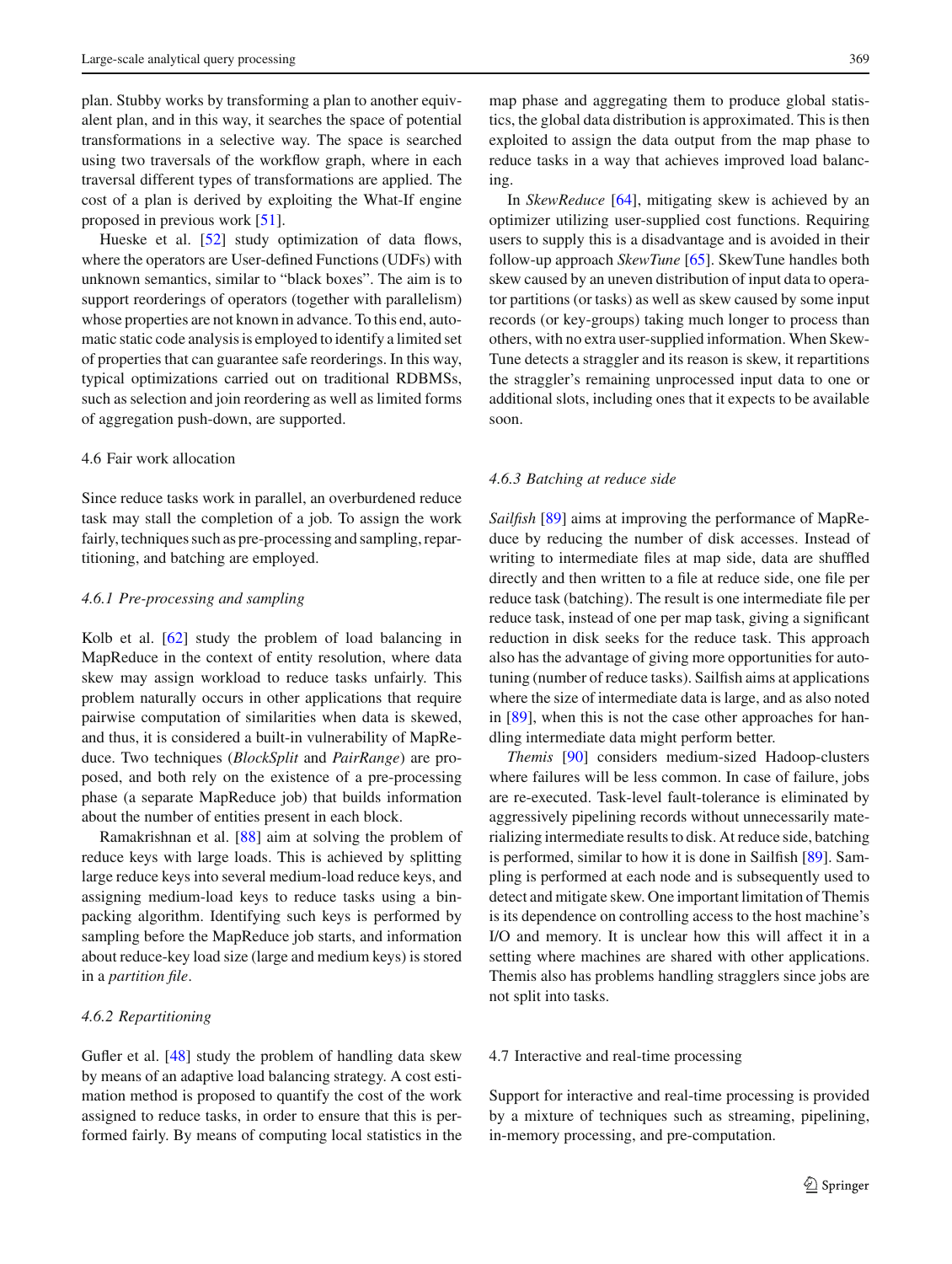#### *4.7.1 Streaming and pipelining*

*Dremel* [\[80\]](#page-25-24) is a system proposed by Google for interactive analysis of large-scale data sets. It complements MapReduce by providing much faster query processing and analysis of data, which is often the output of sequences of MapReduce jobs. Dremel combines a nested data model with columnar storage to improve retrieval efficiency. To achieve this goal, Dremel introduces a lossless representation of record structure in columnar format, provides fast encoding and record assembly algorithms, and postpones record assembly by directly processing data in columnar format. Dremel uses a multi-level tree architecture to execute queries, which reduces processing time when more levels are used. It also uses a query dispatcher that can be parameterized to return a result when a high percentage but not all (e.g., 99%) of the input data has been processed. The combination of the above techniques is responsible for Dremel's fast execution times. On the downside, for queries involving many fields of records, Dremel may not work so well due to the overhead imposed by the underlying columnar storage. In addition, Dremel supports only tree-based aggregation and not more complex DAGs required for machine learning tasks. A query processing framework sharing the aims of Dremel, *Impala* [\[63](#page-24-33)], has recently been developed in the context of Hadoop and extends Dremel in the sense it can also support multi-table queries.

*Hyracks* [\[19](#page-23-21)] is a platform for data-intensive processing that improves the performance of Hadoop. In Hyracks, a job is a dataflow DAG that contains operators and connectors, where operators represent the computation steps while connectors represent the redistribution of data from one step to another. Hyracks attain performance gains due to design and implementation choices such as the use of pipelining, support of operators with multiple inputs, additional description of operators that allow better planning and scheduling, and a push-based model for incremental data movement between producers and consumers. One weakness of Hyracks is the lack of a mechanism for restarting only the necessary part of a job in the case of failures, while at the same time keeping the advantages of pipelining.

*Tenzing* [\[27](#page-23-22)] is a SQL query execution engine built on top of MapReduce by Google. Compared to Hive [\[99,](#page-25-7)[100\]](#page-25-8) or Pig [\[86](#page-25-9)], Tenzing additionally achieves low latency and provides a SQL92 implementation with some SQL99 extensions. At a higher level, the performance gains of Tenzing are due to the exploitation of traditional database techniques, such as indexes as well as rule-based and cost-based optimization. At the implementation level, Tenzing keeps processes (workers) running constantly in a worker pool, instead of spawning new processes, thus reducing query

latency. Also, hash table-based aggregation is employed to avoid the sorting overhead imposed in the reduce task. The performance of sequences of MapReduce jobs is improved by implementing streaming between the upstream reduce task and the downstream map task as well as memory chaining by colocating these tasks in the same process. Another important improvement is a block-based shuffle mechanism that avoids the overheads of row serialization and deserialization encountered in row-based shuffling. Finally, when the processed data are smaller than a given threshold, local execution on the client is used to avoid sending the query to the worker pool.

## *4.7.2 In-memory processing*

*PowerDrill* [\[49](#page-24-30)] uses a column-oriented datastore and various engineering choices to improve the performance of query processing even further. Compared to Dremel that uses streaming from DFS, PowerDrill relies on having as much data in memory as possible. Consequently, PowerDrill is faster than Dremel, but it supports only a limited set of selected data sources, while Dremel supports thousands of different data sets. PowerDrill uses two dictionaries as basic data structures for representing a data column. Since it relies on memory storage, several optimizations are proposed to keep the memory footprint of these structures small. Since it works in memory, PowerDrill is constrained by the available memory for maintaining the necessary data structures.

*Shark* [\[42](#page-24-31)[,107](#page-25-25)] (Hive on *Spark* [\[108](#page-25-28)]) is a system developed at UC Berkeley that improves the performance of Hive by exploiting in-memory processing. Shark uses a main memory abstraction called resilient distributed dataset (RDD) that is similar to shared memory in large clusters. Compared to Hive, the improvement in performance mainly stems from inter-query caching of data in memory, thus eliminating the need to read/write repeatedly on disk. In addition, other improving techniques are employed including hash-based aggregation and dynamic partial DAG execution. Shark is restricted by the size of available main memory, for example when the map output does not fit in memory.

*M3R* [\[94\]](#page-25-26) (Main Memory MapReduce) is a framework that runs MapReduce jobs in memory much faster than Hadoop. Key technical changes of M3R for improving performance include sharing heap state between jobs, elimination of communication overheads imposed by the JobTracker and heartbeat mechanisms, caching input and output data in memory, in-memory shuffling, and always mapping the same partition to the same location across all jobs in a sequence thus allowing re-use of built memory structures. The limitations of M3R include lack of support for resilience and constraints on the type of supported jobs imposed by memory size.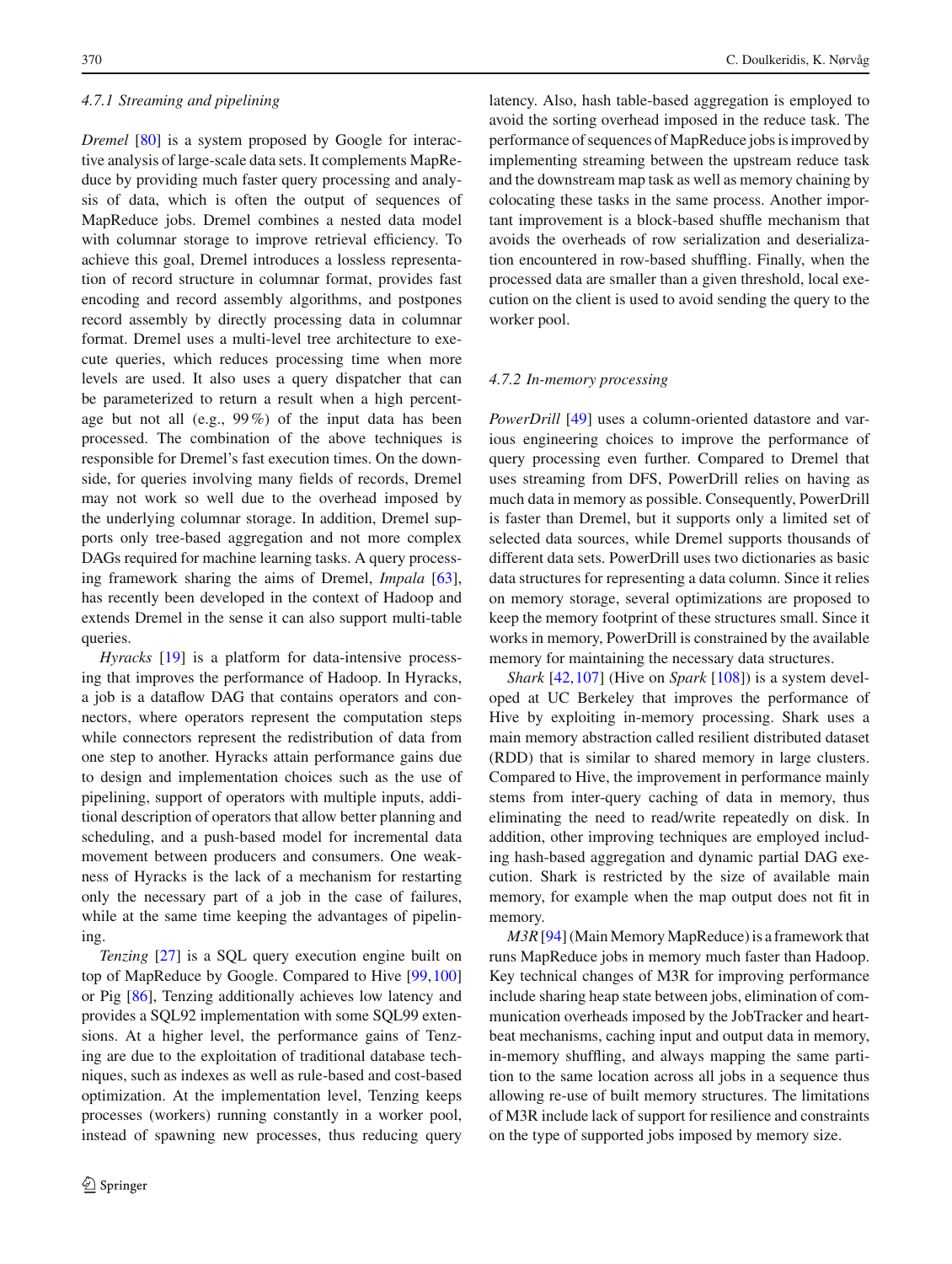#### *4.7.3 Pre-computation*

*BlinkDB* [\[7](#page-23-23),[9\]](#page-23-24) is a query processing framework for running interactive queries on large volumes of data. It extends Hive and Shark [\[42\]](#page-24-31) and focuses on quick retrieval of approximate results, based on pre-computed samples. The performance and accuracy of BlinkDB depends on the quality of the samples, and amount of recurring *query templates*, i.e., set of columns used in WHERE and GROUP-BY clauses.

# 4.8 Processing *n*-way operations

By design, a typical MapReduce job is supposed to consume input from one file, thereby complicating the implementation of *n*-way operations. Various systems, such as Hyracks [\[19](#page-23-21)], have identified this weakness and support *n*-way operators by design, which naturally take multiple sources as input. In this way, operations such as joins of multiple data sets can be easily implemented. In the sequel, we will use the join operator as a typical example of *n*-way operation, and we will examine how joins are supported in MapReduce.

Basic methods for processing joins in MapReduce include (1) distributing the smallest operand(s) to all nodes, and performing the join by the Map or Reduce function, and (2) map-side and reduce-side join variants [\[104](#page-25-6)]. The first approach is only feasible for relatively small operands, while the mapside join is only possible in restricted cases when all records with a particular key end up at the same map task (for example, this is satisfied if the operands are outputs of jobs that had the same number of reduce task and same keys, *and* the output files are smaller than one HDFS block). The more general method is reduce-side join, which can be seen as a variant of traditional parallel join where input records are tagged with operands and then shuffled so that all records with a particular key end up at the same reduce task and can be joined there.

More advanced methods for join processing in MapReduce are presented in the following, categorized according to the type of join.

## *4.8.1 Equi-join*

*Map-Reduce-Merge* [\[29](#page-23-30)] introduces a third phase to MapReduce processing, besides map and reduce, namely *merge*. The *merge* is invoked after reduce and receives as input two pairs of key/values that come from two distinguishable sources. The *merge* is able to join reduced outputs, and thus, it can be effectively used to implement join of data coming from heterogeneous sources. The paper describes how traditional relational operators can be implemented in this new system and also focuses explicitly on joins, demonstrating the implementation of three types of joins: sort-merge joins, hash joins, and block nested-loop joins.

*Map-Join-Reduce* [\[58\]](#page-24-34) also extends MapReduce by introducing a third phase called *join*, between map and reduce. The objective of this work is to address the limitation of the MapReduce programming model that is mainly designed for processing homogeneous data sets, i.e., the same logic encoded in the Map function is applied to all input records, which is clearly not the case with joins. The main idea is that this intermediate phase enables joining multiple data sets, since *join* is invoked by the runtime system to process joined records. In more details, the Join function is run together with Reduce in the same ReduceTask process. In this way, it is possible to pipeline join results from *join* to reduce, without the need of checkpointing and shuffling intermediate results, which results in significant performance gains. In practice, two successive MapReduce jobs are required to process a join. The first job performs filtering, joins the qualified tuples, and pushes the join results to reduce tasks for partial aggregation. The second job assembles and combines the partial aggregates to produce the final result.

The work in  $[5,6]$  $[5,6]$  $[5,6]$  on optimizing joins shares many similarities in terms of objectives with Map-Join-Reduce. The authors study algorithms that aim to minimize the communication cost, under the assumption that this is the dominant cost during query processing. The focus is on processing multi-way joins as a single MapReduce process, and the results show that in certain cases this works better than having a sequence of binary joins. In particular, the proposed approach works better for (1) analytical queries where a very large fact table is joined with many small dimension tables and (2) queries involving paths in graphs with high out-degree.

The work in [\[18\]](#page-23-33) provides a comparison of join algorithms for log processing in MapReduce. The main focus of this work is on two-way equijoin processing of relations *L* and *R*. The compared algorithms include Repartition Join, Broadcast Join, Semi-Join, and Per-Split Semi-Join. Repartition Join is the most common join strategy in which *L* and *R* are partitioned on join key and the pairs of partitions with common key are joined. Broadcast Join runs as a map-only job that retrieves the smaller relation, e.g.,  $R(|R| \ll |L|)$ , over the network to join with local splits of *L*. Semi-Join operates in three MapReduce jobs, and the main idea is to avoid sending records of *R* over the network that will not join with *L*. Finally, Per-Split Semi-Join also has three phases and tries to send only those records of *R* that will join with a particular split *Li* of *L*. In addition, various pre-processing techniques, such as partitioning, replication, and filtering, are studied that improve the performance. The experimental study indicates that all join strategies are within a factor of 3 in most cases in terms of performance for a high available network bandwidth (in more congested networking environments, this factor is expected to increase). Another reason that this factor is relatively small is that MapReduce has inherent overheads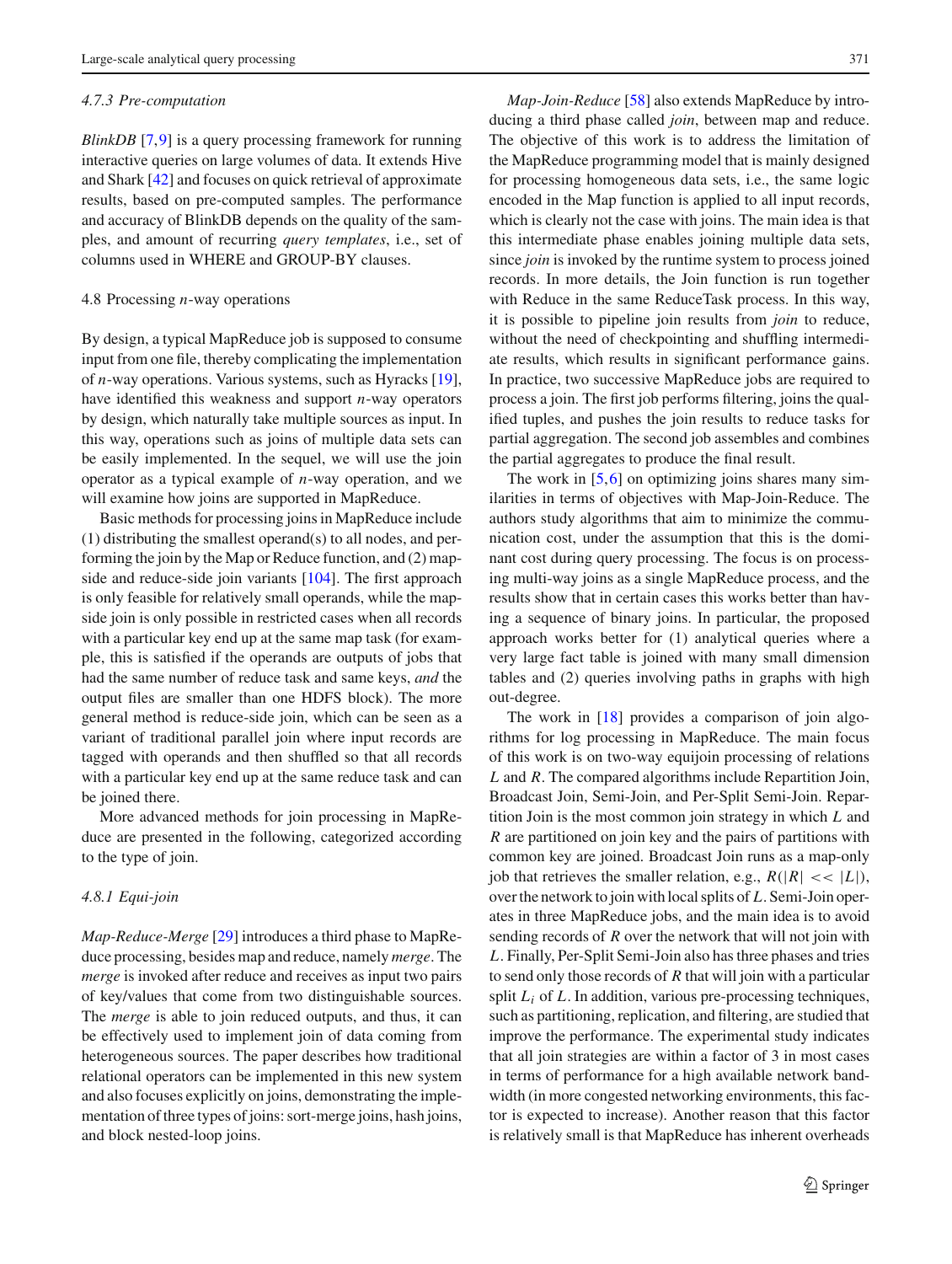related to input record parsing, checksum validation, and task initialization.

*Llama* [\[74\]](#page-24-7) proposes the *concurrent join* for processing multi-way joins in a single MapReduce job. Differently than the existing approaches, Llama relies on columnar storage of data which allows processing as many join operators as possible in the map phase. Obviously, this approach significantly reduces the cost of shuffling. To enable map-side join processing, when data is loaded in HDFS, it is partitioned into vertical groups and each group is stored sorted, thus enabling efficient join processing of relations sorted on key. During query processing, it is possible to scan and re-sort only some columns of the underlying relation, thus improving substantially the cost of sorting.

# *4.8.2 Theta-join*

Processing of theta-joins using a single MapReduce job is first studied in [\[84\]](#page-25-29). The basic idea is to partition the join space to reduce tasks in an intentional manner that (1) balances input and output costs of reduce tasks, while (2) minimizing the number of input tuples that are duplicated at reduce tasks. The problem is abstracted to finding a mapping of the cells of the *join matrix* to reduce tasks that minimizes the job completion time. A cell  $M(i, j)$  of the join matrix *M* is set to true if the *i*th tuple from *S* and the *j*th tuple from *R* satisfy the join condition, and these cells need to be assigned to reduce tasks. However, this knowledge is not available to the algorithm before seeing the input data. Therefore, the proposed algorithm (*1-Bucket-Theta*) uses a matrix to regions mapping that relies only on input cardinalities and guarantees fair balancing to reduce tasks. The algorithm follows a randomized process to assign an incoming tuple from  $S(R)$  to a random row (column). Given the mapping, it then identifies a set of intersecting regions of  $R(S)$ , and outputs multiple tuples having the corresponding regions IDs as keys. This is a conservative approach that assumes that all intersecting cells are true, however, the reduce tasks can then find the actual matches and ignore those tuples that do not match. To improve the performance of this algorithm, additional statistics about the input data distribution are required. Approximate equi-depth histograms of the inputs are constructed using two MapReduce jobs and can be exploited to identify empty regions in the matrix. Thus, the resulting join algorithms, termed *M-Bucket*, can improve the runtime of any theta-join.

Multi-way theta-joins are studied in [\[110](#page-25-27)]. Similar to [\[5,](#page-23-31) [6](#page-23-32)], the authors consider processing a multi-way join in a single MapReduce job and identify when a join should be processed by means of a single or multiple MapReduce jobs. In more detail, the problem addressed is given a limited number of available processing units, how to map a multi-way theta-join to MapReduce jobs and execute them in a scheduled order, such that the total execution time is minimized. To this end, they propose rules to decompose a multi-way theta-join query and a suitable cost model that estimates the minimum cost of each decomposed query plan, and selecting the most efficient one using one MapReduce job.

# *4.8.3 Similarity join*

Set-similarity joins in MapReduce are first studied in [\[102](#page-25-30)], where the PPJoin+  $[106]$  $[106]$  algorithm is adapted for MapReduce. The underlying data can be strings or sets of values, and the aim is to identify pairs of records with similarity above a certain user-defined threshold. All proposed algorithms are based on the *prefix filtering* technique. The proposed approach relies on three stages, and each stage can be implemented by means of one or two MapReduce jobs. Hence, the minimum number of MapReduce jobs to compute the join is three. In a nutshell, the first stage produces a list of join tokens ordered by frequency count. In the second stage, the record ID and its join tokens are extracted from the data, distributed to reduce tasks, and the reduce tasks produce record ID pairs of similar records. The third stage performs duplicate elimination and joins the records with IDs produced by the previous stage to generate actual pairs of joined records. The authors study both the case of self-join as well as binary join.

*V-SMART-Join* [\[81\]](#page-25-32) addresses the problem of computing all-pair similarity joins for sets, multi-sets, and vector data. It follows a two-stage approach consisting of a joining phase and a similarity phase; in the first phase, partial results are computed and joined, while the second phase computes the exact similarities of the candidate pairs. In more detail, the joining phase uses two MapReduce jobs to transform the input tuples to join tuples, which essentially are multiple tuples for each multi-set (one tuple for each element in the multi-set) enhanced with some partial results. The similarity phase also consists of two jobs. The first job builds an inverted index and scans the index to produce candidate pairs, while the second job computes the similarity between all candidate pairs. V-SMART-Join is shown to outperform the algorithm of Vernica et al. [\[102](#page-25-30)] and also demonstrates some applications where the amount of data that need to be kept in memory is so high that the algorithm in [\[102\]](#page-25-30) cannot be applied.

*SSJ-2R* and *SSJ-2* (proposed in [\[16](#page-23-34)]) are also based on prefix filtering and use two MapReduce phases to compute the similarity self-join in the case of document collections. Document representations are characterized by sparseness, since only a tiny sub-set of entries in the lexicon occur in any given document. We focus on SSJ-2R which is the most efficient of the two and introduces novelty compared to existing work. SSJ-2R broadcasts a remainder file that contains frequently occurring terms, which is loaded in memory in order to avoid remote access to this information from dif-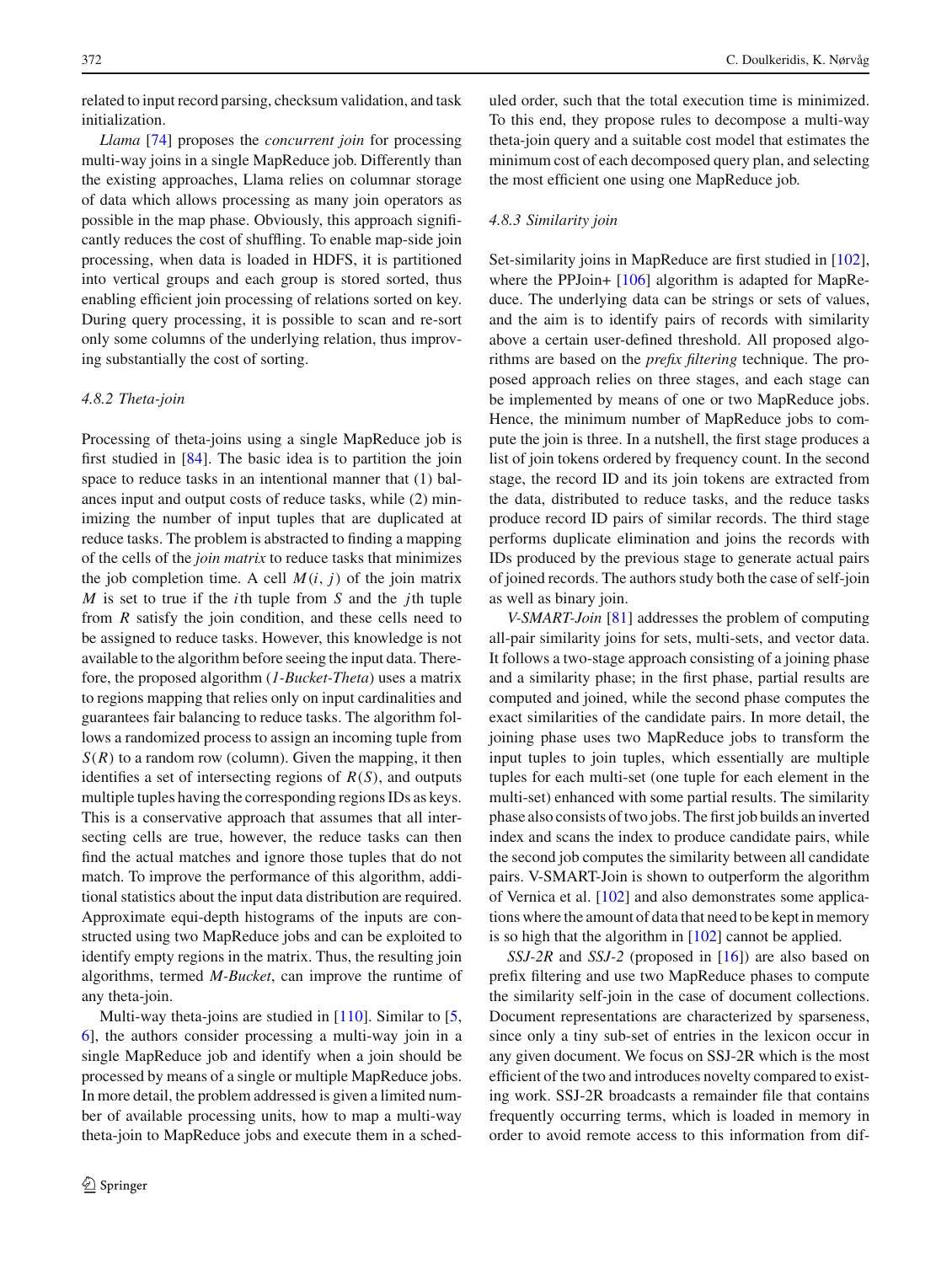ferent reduce tasks. In addition, to handle large remainder files, a partitioning technique is used that splits the file in *K* almost equi-sized parts. In this way, each reduce task is assigned only with a part of the remainder file, at the expense of replicating documents to multiple reduce tasks. Compared to the algorithm in [\[102\]](#page-25-30), the proposed algorithms perform worse in the map phase, but better in the reduce phase, and outperform [\[102\]](#page-25-30) in total.

*MRSimJoin* [\[96](#page-25-33)[,97](#page-25-34)] studies the problem of distance range join, which is probably the most common case of similarity join. Given two relations *R* and *S*, the aim is to retrieve pairs of objects *r* ∈ *R* and *s* ∈ *S*, such that  $d(r, s) \leq \epsilon$ , where  $d()$ is a metric distance function and  $\epsilon$  is a user-specified similarity threshold. MRSimJoin extends the centralized algorithm QuickJoin [\[55\]](#page-24-35) to become applicable in the context of MapReduce. From a technical viewpoint, MRSimJoin iteratively partitions the input data into smaller partitions (using a number of pivot objects), until each partition fits in the main memory of a single machine. To achieve this goal, multiple partitioning rounds (MapReduce jobs) are necessary, and each round partitions the data in a previously generated partition. The number of rounds decreases for increased number of pivots, however, this also increases the processing cost of partitioning.MRSimJoin is compared against [\[84\]](#page-25-29) and shown to outperform it.

Parallel processing of top-*k* similarity joins is studied in [\[61\]](#page-24-36), where the aim is to retrieve the *k* most similar (i.e., closest) pairs of objects from a database based on some distance function. Contrary to the other approaches for similarity joins, it is not necessary to define a similarity threshold, only *k* is user-specified. The basic technique used is partitioning of the pairs of objects in such a way that every pair appears in a single partition only, and then computing top-*k* closest pairs in each partition, followed by identifying the global top-*k* objects from all partitions. In addition, an improved strategy is proposed in which only a smaller sub-set of pairs (that includes the correct top-*k* pairs) is distributed to partitions. To identify this smaller sub-set, sampling is performed to identify a similarity threshold  $\tau$  that bounds the distance of the *k*th closest pair.

In [\[4\]](#page-23-35), fuzzy joins are studied. Various algorithms that rely on a single MapReduce job are proposed, which compute all pairs of records with similarity above a certain user-specified threshold, and produce the exact result. The algorithms focus on three distance functions: Hamming distance, Edit distance, and Jaccard distance. The authors provide a theoretical investigation of algorithms whose cost is quantified by means of three metrics; (1) the total map or pre-processing cost (*M*), (2) the total communication cost  $(C)$ , and  $(3)$  the total computation cost of reduce tasks  $(R)$ . The objective is to identify MapReduce procedures (corresponding to algorithms) that are not dominated when the cost space of (*M*,*C*, *R*) is considered. Based on a cost analysis, the algorithm that performs

best for a sub-set of the aforementioned cost metrics can be selected.

# *4.8.4 k-NN and top-k join*

The goal of *k*-NN join is to produce the *k* nearest neighbors of each point of a data set *S* from another data set *R*, and it has been recently studied in the MapReduce context in [\[77](#page-25-35)]. After demonstrating two baseline algorithms based on block nested loop join (*H-BNLJ*) and indexed block nested-loop join (*H-BRJ*), the authors propose an algorithm termed *H-zkNNJ* that relies on one-dimensional mapping (z-order) and works in three MapReduce phases. In the first phase, randomly shifted copies of the relations *R* and *S* are constructed and the partitions  $R_i$  and  $S_i$ are determined. In the second phase,  $R_i$  and  $S_i$  are partitioned in blocks, and also a candidate *k* nearest neighbor set for each object  $r \in R_i$  is computed. The third phase simply derives the *k* nearest neighbors from the candidate set.

A top-*k* join (also known as rank join) retrieves the *k* join tuples from *R* and *S* with highest scores, where the score of a join tuple is determined by a user-specified function that operates on attributes of *R* and *S*. In general, the join between *R* and *S* in many-to-many.

*RanKloud* [\[24\]](#page-23-15) computes top-*k* joins in MapReduce by employing a three-stage approach. In the first stage, the input data are repartitioned in a utility-aware balanced manner. This is achieved by sampling and estimating the join selectivity and threshold that serves as a lower bound for the score of the top-*k* join tuple. In the second stage, the actual join is performed between the new partitions. Finally, in the third stage, the intermediate results produced by the reduce tasks need to be combined to produce the final top-*k* result. RanKloud delivers the correct top-*k* result, however, the retrieval of *k* results cannot be guaranteed (i.e., fewer than *k* tuples may be produced), thus it is classified as an approximate algorithm. In [\[38](#page-24-16)] the aim is to provide an exact solution to the top*k* join problem in MapReduce. A set of techniques that are particularly suited for top-*k* processing is proposed, including implementing sorted access to data, applying angle-based partitioning, and building synopses in the form of histograms for capturing the score distribution.

#### *4.8.5 Analysis*

In the following, an analysis of join algorithms inMapReduce is provided based on five important phases that improve the performance of query processing.

First, improved performance can be achieved by *preprocessing*. This includes techniques such as sampling, which can give a fast overview of the underlying data distribution or input statistics. Unfortunately, depending on the sta-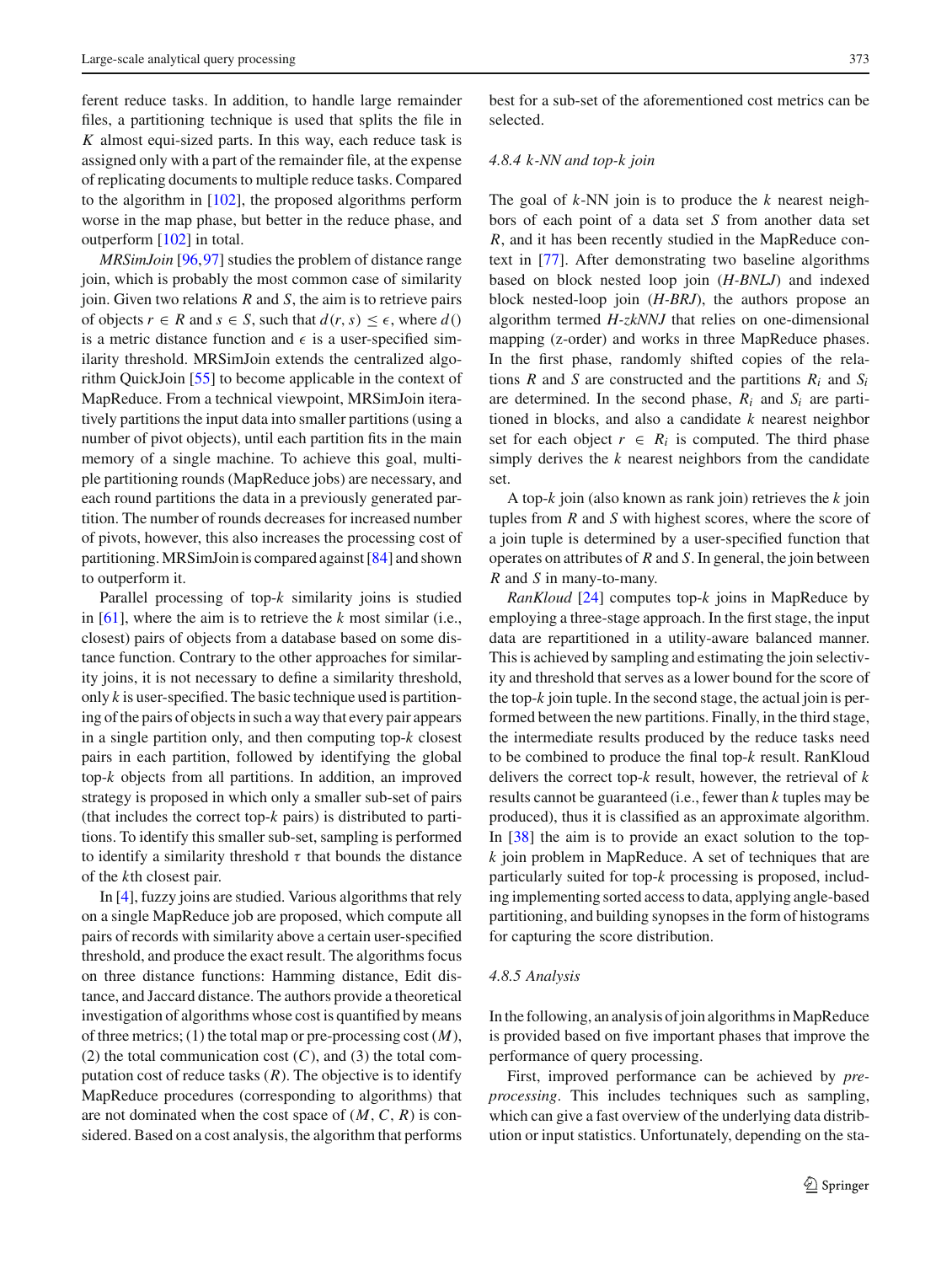**Table 3** Analysis of join processing in MapReduce

<span id="page-19-0"></span>

| Join type     | Approach                                  | Pre-processing           | Pre-filtering          | Partitioning                   | Replication               | Load balancing    |
|---------------|-------------------------------------------|--------------------------|------------------------|--------------------------------|---------------------------|-------------------|
| Equi-join     | Map-Reduce-Merge [29]                     | N/A                      | N/A                    | N/A                            | N/A                       | N/A               |
|               | Map-Join-Reduce [58]                      | N/A                      | N/A                    | N/A                            | N/A                       | N/A               |
|               | Afrati et al. [5,6]                       | N <sub>0</sub>           | N <sub>0</sub>         | Hash-based                     | "share"-based             | N <sub>0</sub>    |
|               | Repartition join $[18]$                   | Yes                      | N <sub>0</sub>         | Hash-based                     | N <sub>0</sub>            | N <sub>0</sub>    |
|               | Broadcast join $[18]$                     | Yes                      | N <sub>0</sub>         | <b>Broadcast</b>               | Broadcast $R$             | N <sub>0</sub>    |
|               | Semi-join [18]                            | Yes                      | No                     | <b>Broadcast</b>               | <b>Broadcast</b>          | No                |
|               | Per-split semi-join [18]                  | Yes                      | N <sub>0</sub>         | <b>Broadcast</b>               | <b>Broadcast</b>          | N <sub>0</sub>    |
|               | Llama $[74]$                              | Yes                      | N <sub>0</sub>         | Vertical groups                | N <sub>o</sub>            | N <sub>0</sub>    |
| Theta-join    | $1-Bucker-Theta [84]$                     | N <sub>0</sub>           | N <sub>0</sub>         | Cover join matrix              | Yes                       | <b>Bounds</b>     |
|               | $M$ -Bucket [84]                          | Yes                      | N <sub>0</sub>         | Cover join matrix              | Yes                       | <b>Bounds</b>     |
|               | Zhang et al. $[110]$                      | No                       | N <sub>0</sub>         | Hilbert space-filling<br>curve | Minimize                  | Yes               |
|               | Similarity join Set-similarity join [102] | Global token<br>ordering | N <sub>0</sub>         | Hash-based                     | Grouping                  | Frequency-based   |
|               | V-SMART-Join [81]                         | Compute<br>frequencies   | N <sub>0</sub>         | Hash-based                     | Yes                       | Cardinality-based |
|               | $SSJ-2R [16]$                             | Similar to [102]         | N <sub>0</sub>         | Remainder file                 | Yes                       | Yes               |
|               | Silva et al. [97]                         | N <sub>0</sub>           | N <sub>0</sub>         | Iterative                      | Yes                       | N <sub>0</sub>    |
|               | Top-k similarity join $[61]$              | Sampling                 | <b>Essential pairs</b> | Bucket-based                   | Yes                       | No                |
|               | Fuzzy join [4]                            | N <sub>0</sub>           | No                     |                                | Yes                       |                   |
| $k$ -NN join  | $H$ -zkNNJ [77]                           | No                       | N <sub>0</sub>         | Z-value based                  | Shifted copies of<br>R, S | Quantile-based    |
| Top- $k$ join | RanKloud [24]                             | Sampling                 | No                     | Utility-aware                  | No                        | Yes               |
|               | Doulkeridis et al. [38]                   | Sorting                  | No                     | Angle-based                    | No                        | Yes               |

tistical information that needs to be generated, pre-processing may require one or multiple MapReduce jobs (e.g., for producing an equi-depth histogram), which entails extra costs and essentially prevents workflow-style processing on the results of a previous MapReduce job. Second, *pre-filtering* is employed in order to early discard input records that cannot contribute to the join result. It should be noted that prefiltering is not applicable to every type of join, simply because there exist join types that need to examine all input tuples as they constitute potential join results. Third, *partitioning* is probably the most important phase, in which input tuples are assigned to partitions that are distributed to reduce tasks for join processing. Quite often, the partitioning causes *replication* (also called *duplication*) of input tuples to multiple reduce tasks, in order to produce the correct join result in a parallel fashion. This is identified as the fourth phase. Finally, *load balancing* of reduce tasks is extremely important, since the slowest reduce task determines the overall job completion time. In particular, when the data distribution is skewed, a load balancing mechanism is necessary to mitigate the effect of uneven work allocation.

A summary of this analysis is presented in Table [3.](#page-19-0) In the following, we comment on noteworthy individual techniques employed at the different phases.

*Pre-processing. Llama* [\[74\]](#page-24-7) uses columnar storage of data and in particular uses vertical groups of columns that are stored sorted in HDFS. This is essentially a pre-processing step that greatly improves the performance of join operations, by enabling map-side join processing. In [\[102](#page-25-30)], the tokens are ordered based on frequencies in a pre-processing step. This information is exploited at different stages of the algorithm to improve performance. *V-SMART-Join* [\[81\]](#page-25-32) scans the input data once to derive partial results and cardinalities of items. The work in [\[61\]](#page-24-36) uses sampling to compute an upper bound on the distance of the *k*th closest pair.

*Pre-filtering.* The work in [\[61](#page-24-36)] applies pre-filtering by partitioning only those pairs necessary for producing the top-*k* most similar pairs. These are called *essential pairs*, and their computation is based on the upper bound of distance.

*Partitioning.* In the case of theta-joins [\[84\]](#page-25-29), the partitioning method focuses on mapping the join matrix (i.e., representing the cross-product result space) to the available reduce tasks, which entails "covering" the populated cells by assignment to a reduce task. For multi-way theta joins [\[110](#page-25-27)], the join space is multi-dimensional and partitioning is performed using the Hilbert space-filling curve, which is shown to minimize the optimization objective of partitioning. The algorithm proposed for *k*-NN joins [\[77\]](#page-25-35) uses z-ordering to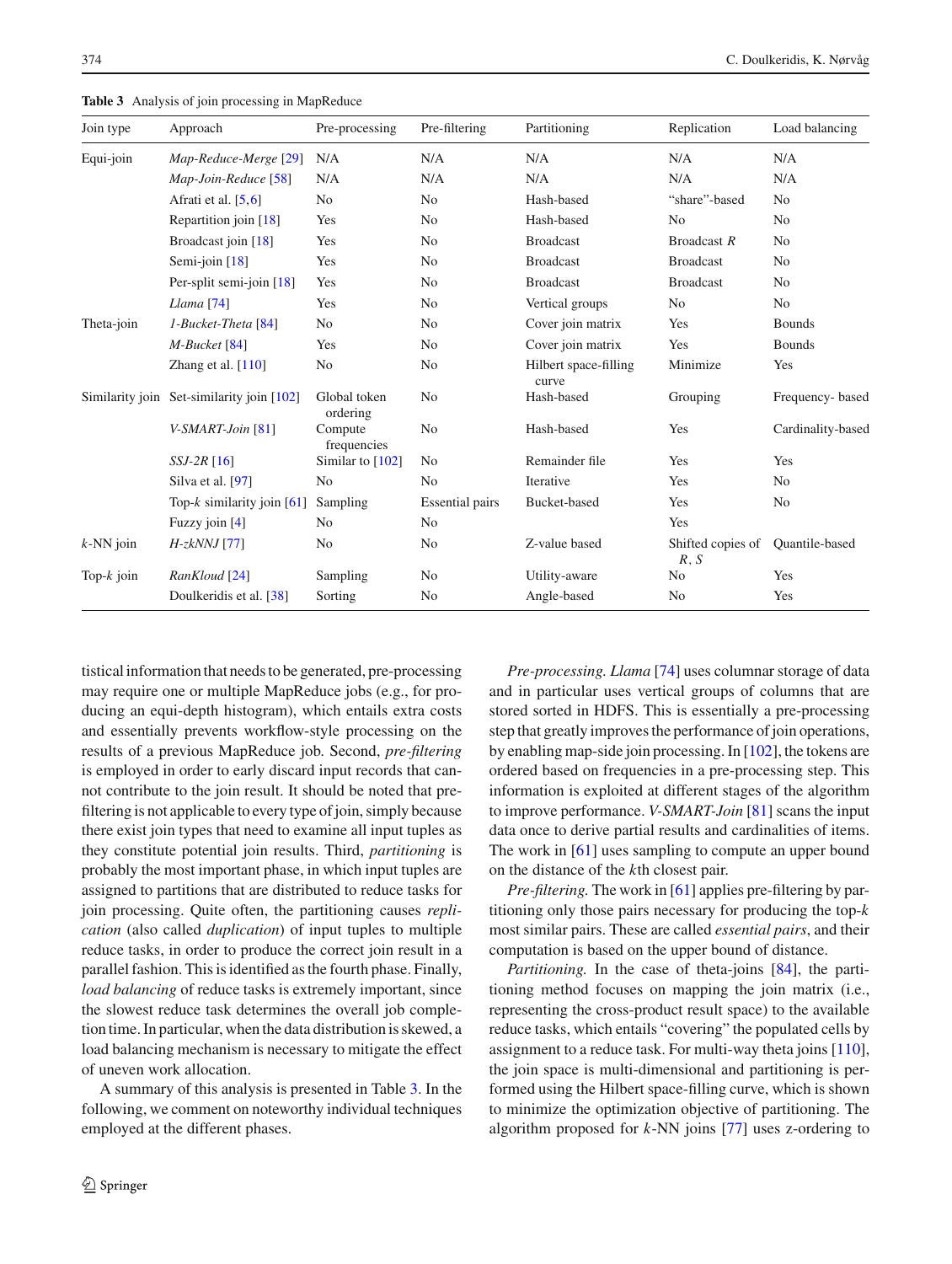map data to one-dimensional values and partition the onedimensional space into ranges. In the case of top-*k* joins, both *RanKloud* [\[24\]](#page-23-15) and the approach described in [\[38](#page-24-16)] propose partitioning schemes tailored to top-*k* processing. RanKloud employs a utility-aware partitioning that splits the space in non-equal ranges, such that the useful work produced by each partition is roughly the same. In [\[38\]](#page-24-16), angle-based partitioning is proposed, which works better than traditional partitioning schemes for parallel skyline queries [\[103](#page-25-36)].

*Replication.* To reduce replication, the approach in [\[102\]](#page-25-30) uses grouped tokens, i.e., maps multiple tokens to one synthetic key and partitions based on the synthetic key. This technique reduces the amount of record replication to reduce tasks. In the case of multi-way theta joins [\[110](#page-25-27)], a multidimensional space partitioning method is employed to assign partitions of the join space to reduce tasks. Interestingly, the objective of partitioning is to minimize the duplication of records.

*Load balancing.* In [\[102\]](#page-25-30), the authors use the preprocessed token ordering to balance the workload more evenly to reduce tasks by assigning tokens to reduce tasks in a round-robin manner based on frequency. *V-SMART-Join* [\[81\]](#page-25-32) also exploits cardinalities of items in multi-sets to address skew in data distribution. For theta-joins [\[84\]](#page-25-29), the partitioning attempts to balance the workload to reduce tasks, such that the job completion time is minimized, i.e., no reduce task is overloaded and delays the completion of the job. Theoretical bounds on the number of times the "fair share" of any reduce task is exceeded are also provided. In the case of *H-zkNNJ* [\[77\]](#page-25-35), load balancing is performed by partitioning the input relation in roughly equi-sized partitions, which is accomplished by using approximate quantiles.

### <span id="page-20-0"></span>**5 Conclusions and outlook**

MapReduce has brought new excitement in the parallel data processing landscape. This is due to its salient features that include scalability, fault-tolerance, simplicity, and flexibility. Still, several of its shortcomings hint that MapReduce is not perfect for every large-scale analytical task. It is

therefore natural to ask ourselves about lessons learned from the MapReduce experience and to hypothesize about future frameworks and systems.

We believe that the next generation of parallel data processing systems for massive data sets should combine the merits of existing approaches. The strong features of MapReduce clearly need to be retained; however, they should be coupled with efficiency and query optimization techniques present in traditional data management systems. Hence, we expect that future systems will not extend MapReduce, but instead redesign it from scratch, in order to retain all desirable features but also introduce additional capabilities.

In the era of "Big Data", future systems for parallel processing should also support efficient exploratory query processing and analysis. It is vital to provide efficient support for processing on subsets of the available data only. At the same time, it is important to provide fast retrieval of results that are indicative, approximate, and guide the user to formulating the correct query.

Another important issue relates to support for declarative languages and query specification. Decades of research in data management systems have shown the benefits of using declarative query languages. We expect that future systems will be designed with declarative querying from the very beginning, rather than adding it as a layer later.

Finally, support for real-time applications and streaming data is expected to drive innovations in parallel large-scale data analysis. An approach for extending MapReduce for supporting real-time analysis is introduced in [\[20\]](#page-23-36) by Facebook. We expect to see more frameworks targeting requirements for real-time processing and analysis in the near future.

**Acknowledgments** We would like to thank the editors and the anonymous reviewers for their very helpful comments that have significantly improved this paper. The research of C. Doulkeridis was supported under the Marie-Curie IEF grant number 274063 with partial support from the Norwegian Research Council.

# **6 Appendix**

See Tables [4](#page-21-0) and [5.](#page-22-0)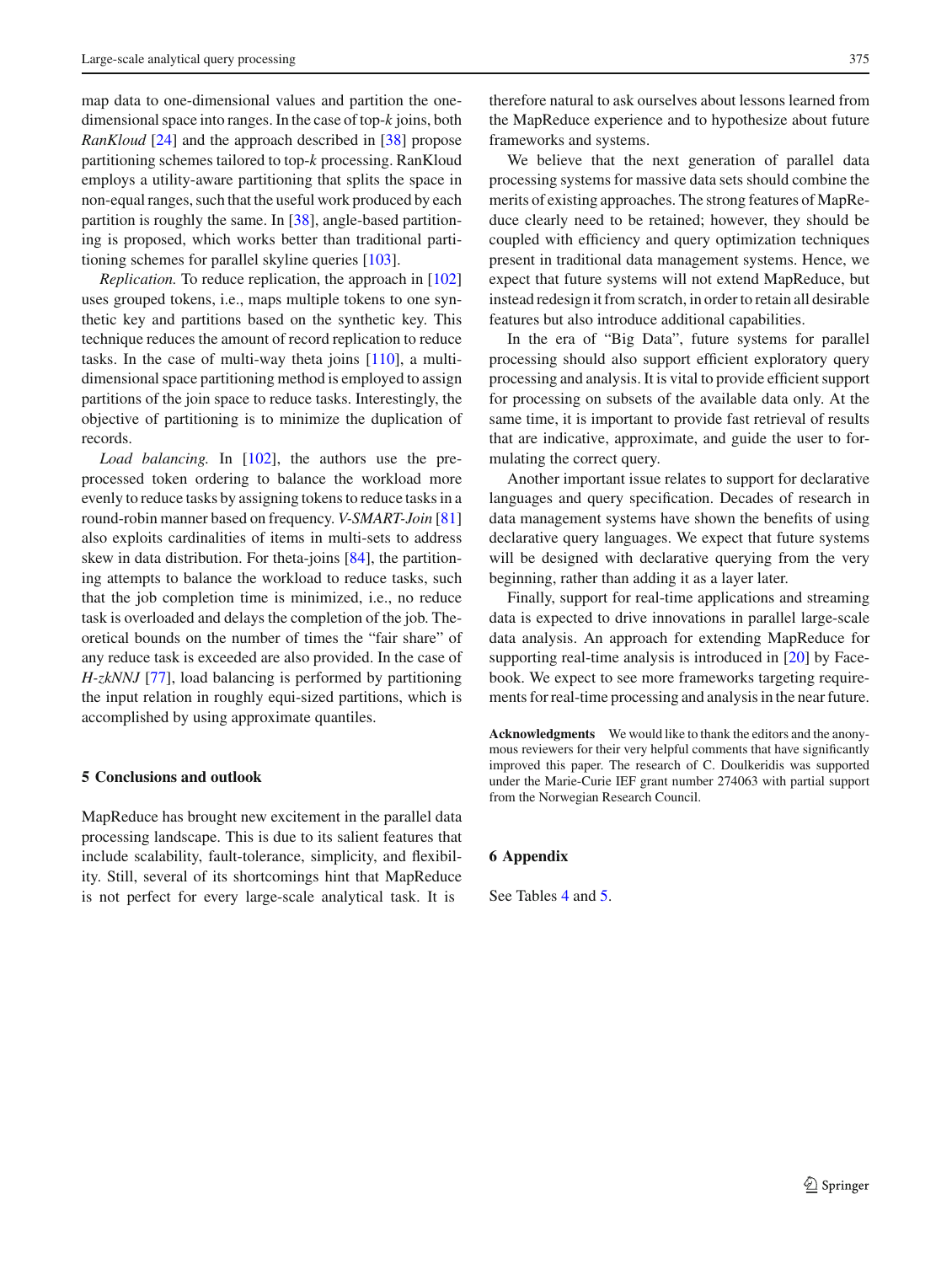<span id="page-21-0"></span>**Table 4** Modifications induced by existing approaches to MapReduce

| Approach                   | Modification in MapReduce/Hadoop                                                              |
|----------------------------|-----------------------------------------------------------------------------------------------|
| $Hadoop++[36]$             | No, based on using UDFs                                                                       |
| <i>HAIL</i> [37]           | Yes, changes the RecordReader and a few UDFs                                                  |
| CoHadoop <sup>[41]</sup>   | Yes, extends HDFS and adds metadata to NameNode                                               |
| Llama $[74]$               | No, runs on top of Hadoop                                                                     |
| Cheetah $[28]$             | No, runs on top of Hadoop                                                                     |
| $RCFile$ [50]              | No changes to Hadoop, implements certain interfaces                                           |
| $CIF$ [44]                 | No changes to Hadoop core, leverages extensibility features                                   |
| Trojan layouts [59]        | Yes, introduces Trojan HDFS (among others)                                                    |
| MRShare [83]               | Yes, modifies map outputs with tags and writes to multiple output files<br>on the reduce side |
| ReStore [40]               | Yes, extends the JobControlCompiler of Pig                                                    |
| Sharing scans [11]         | Independent of system                                                                         |
| Silva et al. $[95]$        | No, integrated into SCOPE                                                                     |
| Incoop [17]                | Yes, new file system, contraction phase, and memoization-aware<br>scheduler                   |
| Li et al. [71,72]          | Yes, modifies the internals of Hadoop by replacing key components                             |
| Grover et al. [47]         | Yes, introduces dynamic job and Input Provider                                                |
| <b>EARL</b> [67]           | Yes, RecordReader and Reduce classes are modified, and simple                                 |
|                            | extension to Hadoop to support dynamic input and efficient<br>resampling                      |
| Top- $k$ queries [38]      | Yes, changes data placement and builds statistics                                             |
| RanKloud <sup>[24]</sup>   | Yes, integrates its execution engine into Hadoop and uses local<br>$B+Tree$ indexes           |
| HaLoop [22,23]             | Yes, use of caching and changes to the scheduler                                              |
| MapReduce online [30]      | Yes, communication between Map and Reduce, and to JobTracker and<br>TaskTracker               |
| <i>NOVA</i> [85]           | No, runs on top of Pig and Hadoop                                                             |
| Twister $[39]$             | Adopts an architecture with substantial differences                                           |
| $CBP$ [75,76]              | Yes, substantial changes in various phases of MapReduce                                       |
| Pregel [78]                | Different system                                                                              |
| PrIter[111]                | No, built on top of Hadoop                                                                    |
| PACMan [14]                | No, coordinated caching independent of Hadoop                                                 |
| $REX$ [82]                 | Different system                                                                              |
| Differential dataflow [79] | Different system                                                                              |
| HadoopDB <sup>[2]</sup>    | Yes (substantially), installs a local DBMS on each DataNode and<br>extends Hive               |
| SAMS [101]                 | Yes, uses ZooKeeper for coordination between map tasks                                        |
| Clydesdale [60]            | No, runs on top of Hadoop                                                                     |
| Starfish $[51]$            | No, but uses dynamic instrumentation of the MapReduce framework                               |
| <i>AQUA</i> [105]          | No, query optimizer embedded into Hive                                                        |
| $Y$ <i>YSmart</i> [69]     | No, runs on top of Hadoop                                                                     |
| RoPE[8]                    | On top of different system (SCOPE [112]/Dryad [53])                                           |
| <i>SUDO</i> [109]          | No, integrated into SCOPE compiler                                                            |
| Manimal [56]               | Yes, local B+Tree indexes and delta-compression                                               |
| HadoopToSQL [54]           | No, implemented on top of database system                                                     |
| Stubby [73]                | No, on top of MapReduce                                                                       |
| Hueske et al. [52]         | Integrated into different system (Stratosphere)                                               |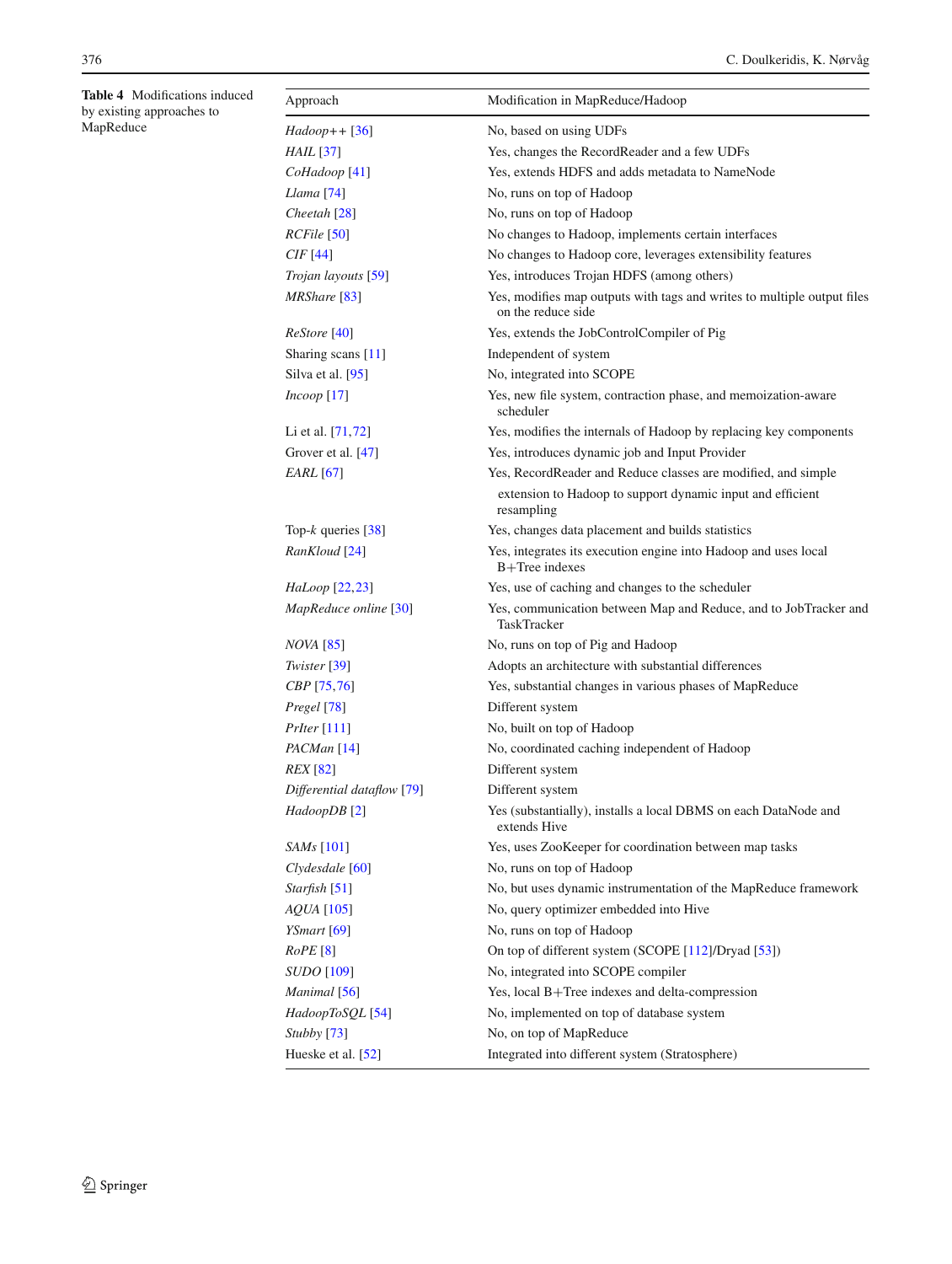| <b>Table 4</b> continued |                          |                                                                                                                      |
|--------------------------|--------------------------|----------------------------------------------------------------------------------------------------------------------|
|                          | Kolb et al. $[62]$       | Yes, changes the distribution of map output to reduce tasks, but uses a<br>separate MapReduce job for pre-processing |
|                          | Ramakrishnan et al. [88] | Yes, sampler to produce the partition file that is subsequently used by<br>the partitioner                           |
|                          | Gufler et al. $[48]$     | Yes, uses a monitoring component and changes the distribution of map<br>output to reduce tasks                       |
|                          | SkewReduce [64]          | No, on top of MapReduce                                                                                              |
|                          | SkewTune [65]            | Yes, mostly on top of Hadoop, but some small changes to core classes<br>in the map tasks                             |
|                          | Sailfish <sup>[89]</sup> | Yes, extending distributed file system and batching data from map<br>tasks                                           |
|                          | Themis <sup>[90]</sup>   | Yes, significant changes to the way intermediate results are handled                                                 |
|                          | Dremel [80]              | Different system                                                                                                     |
|                          | Hyracks <sup>[19]</sup>  | Different system                                                                                                     |
|                          | <i>Tenzing</i> $[27]$    | Yes, sort-avoidance, streaming, memory chaining, and block shuffle                                                   |
|                          | PowerDrill [49]          | Different system                                                                                                     |
|                          | <i>Shark</i> [42, 107]   | Relies on a different system (Spark [108])                                                                           |
|                          | $M3R$ [94]               | Yes, in-memory caching and shuffling, re-use of structures, and<br>minimize communication                            |
|                          | Blink $DB$ [7,9]         | No, built on top of Hive/Hadoop                                                                                      |

# **Table 5** Overview of join processing in MapReduce

<span id="page-22-0"></span>

| Join type       | Approach                         | #Jobs in MapReduce | Exact/approximate |             | Self/binary/multiway |        |          |
|-----------------|----------------------------------|--------------------|-------------------|-------------|----------------------|--------|----------|
|                 |                                  |                    | Exact             | Approximate | Self                 | Binary | Multiway |
| Equi-join       | Map-Reduce-Merge <sup>[29]</sup> |                    | $\ast$            |             |                      | $\ast$ |          |
|                 | Map-Join-Reduce [58]             | 2                  | $\ast$            |             |                      | $\ast$ |          |
|                 | Afrati et al. [5,6]              |                    | $\ast$            |             |                      |        | $\ast$   |
|                 | Repartition join [18]            |                    | $\ast$            |             |                      | $\ast$ |          |
|                 | Broadcast join [18]              |                    | $\ast$            |             |                      | $\ast$ |          |
|                 | Semi-join [18]                   | 3                  | $\ast$            |             |                      | $\ast$ |          |
|                 | Per-split semi-join [18]         | 3                  | $\ast$            |             |                      | $\ast$ |          |
|                 | $Llama$ [74]                     |                    | $\ast$            |             |                      |        | $\ast$   |
| Theta-join      | $1-Bucker-Theta [84]$            |                    | $\ast$            |             |                      | $\ast$ |          |
|                 | M-Bucket [84]                    | 3                  | $\ast$            |             |                      | $\ast$ |          |
|                 | Zhang et al. [110]               | 1 or Multiple      | $\ast$            |             |                      |        | $\ast$   |
| Similarity join | Set-similarity join [102]        | $\geq$ 3           | $\ast$            |             | $\ast$               | $\ast$ |          |
|                 | V-SMART-Join (all-pair) [81]     | 4                  | $\ast$            |             |                      | $\ast$ |          |
|                 | $SSJ-2R[16]$                     | 2                  | $\ast$            |             | $\ast$               |        |          |
|                 | Silva et al. [97]                | Multiple           | $\ast$            |             |                      | $\ast$ |          |
|                 | Top- $k$ similarity join [61]    | 2                  | $\ast$            |             | $\ast$               |        |          |
|                 | Fuzzy join [4]                   |                    | $\ast$            |             | $\ast$               |        |          |
| $k$ -NN join    | $H$ -zkNNJ $[77]$                | 3                  |                   | $\ast$      |                      | $\ast$ |          |
| Top- $k$ join   | RanKloud <sup>[24]</sup>         | 3                  |                   | $\ast$      |                      | $\ast$ |          |
|                 | Doulkeridis et al. [38]          | 2                  | $\ast$            |             |                      | $\ast$ |          |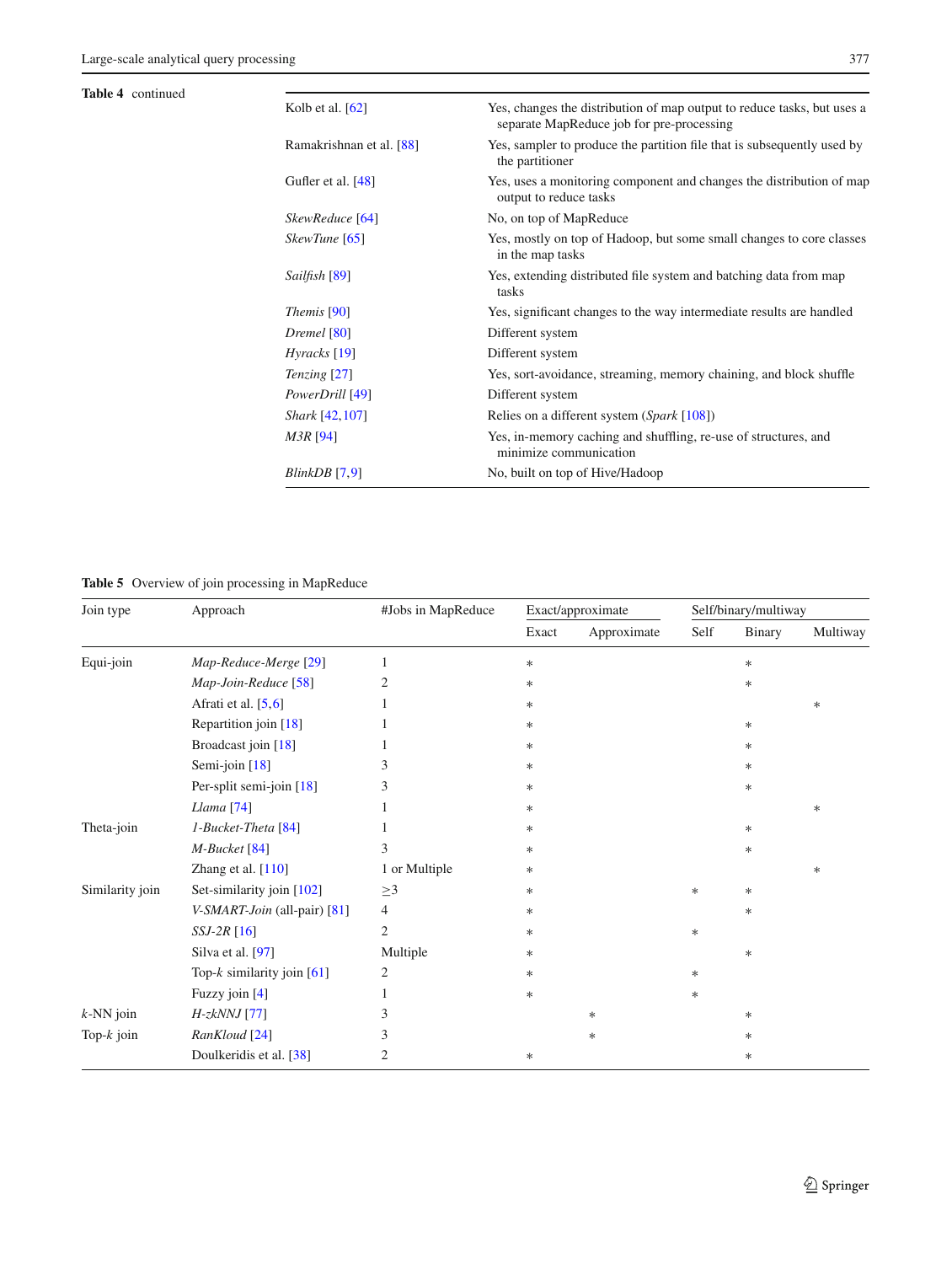# <span id="page-23-8"></span>**References**

- 1. Abadi, D.J.: Data management in the cloud: limitations and opportunities. IEEE Data Eng. Bull. **32**(1), 3–12 (2009)
- <span id="page-23-28"></span>2. Abouzeid, A., Bajda-Pawlikowski, K., Abadi, D.J., Rasin, A., Silberschatz, A.: HadoopDB: an architectural hybrid of MapReduce and DBMS technologies for analytical workloads. Proc. VLDB Endow. (PVLDB) **2**(1), 922–933 (2009)
- <span id="page-23-26"></span>3. Afrati, F.N., Borkar, V.R., Carey, M.J., Polyzotis, N., Ullman, J.D.: Map-reduce extensions and recursive queries. In: Proceedings of International Conference on Extending Database Technology (EDBT), pp. 1–8 (2011)
- <span id="page-23-35"></span>4. Afrati, F.N., Sarma, A.D., Menestrina, D., Parameswaran, A.G., Ullman, J.D.: Fuzzy joins using MapReduce. In: Proceedings of International Conference on Data Engineering (ICDE), pp. 498– 509 (2012)
- <span id="page-23-31"></span>5. Afrati, F.N., Ullman, J.D.: Optimizing joins in a Map-Reduce environment. In: Proceedings of International Conference on Extending Database Technology (EDBT), pp. 99–110 (2010)
- <span id="page-23-32"></span>6. Afrati, F.N., Ullman, J.D.: Optimizing multiway joins in a Map-Reduce environment. IEEE Trans. Knowl. Data Eng. (TKDE) **23**(9), 1282–1298 (2011)
- <span id="page-23-23"></span>7. Agarwal, S., Iyer, A.P., Panda, A., Madden, S., Mozafari, B., Stoica, I.: Blink and it's done: interactive queries on very large data. Proc. VLDB Endow. (PVLDB) **5**(12), 1902–1905 (2012)
- <span id="page-23-20"></span>8. Agarwal, S., Kandula, S., Bruno, N., Wu, M.-C., Stoica, I., Zhou, J.: Re-optimizing data-parallel computing. In: Proceedings of the USENIX Symposium on Networked Systems Design and Implementation (NSDI), pp. 21:1–21:14 (2012)
- <span id="page-23-24"></span>9. Agarwal, S., Panda, A., Mozafari, B., Milner, H., Madden, S., Stoica, I.: BlinkDB: queries with bounded errors and bounded response times on very large data. In: Proceedings of European Conference on Computer Systems (EuroSys) (2013)
- <span id="page-23-7"></span>10. Agrawal, D., Das, S., Abbadi, A.E.: Big data and cloud computing: current state and future opportunities. In: Proceedings of International Conference on Extending Database Technology (EDBT), pp. 530–533 (2011)
- <span id="page-23-13"></span>11. Agrawal, P., Kifer, D., Olston, C.: Scheduling shared scans of large data files. Proc. VLDB Endow. (PVLDB) **1**(1), 958–969 (2008)
- <span id="page-23-25"></span>12. Ailamaki, A., DeWitt, D.J., Hill, M.D., Skounakis, M.: Weaving relations for cache performance. In: Proceedings of Very Large Databases (VLDB), pp. 169–180 (2001)
- <span id="page-23-3"></span>13. Aiyer, A.S., Bautin, M., Chen, G.J., Damania, P., Khemani, P., Muthukkaruppan, K., Ranganathan, K., Spiegelberg, N., Tang, L., Vaidya, M.: Storage infrastructure behind Facebook Messages: using HBase at scale. IEEE Data Eng. Bull. **35**(2), 4–13 (2012)
- <span id="page-23-19"></span>14. Ananthanarayanan, G., Ghodsi, A.,Wang, A., Borthakur, D., Kandula, S., Shenker, S., Stoica, I.: PACMan: coordinated memory caching for parallel jobs. In: Proceedings of the USENIX Symposium on Networked Systems Design and Implementation (NSDI), pp. 20:1–20:14 (2012)
- <span id="page-23-29"></span>15. Babu, S.: Towards automatic optimization of MapReduce programs. In: ACM Symposium on Cloud Computing (SoCC), pp. 137–142 (2010)
- <span id="page-23-34"></span>16. Baraglia, R., Morales, G.D.F., Lucchese, C.: Document similarity self-join with MapReduce. In: IEEE International Conference on Data Mining (ICDM), pp. 731–736 (2010)
- <span id="page-23-14"></span>17. Bhatotia, P., Wieder, A., Rodrigues, R., Acar, U.A., Pasquin, R.: Incoop: MapReduce for incremental computations. In: ACM Symposium on Cloud Computing (SoCC), pp. 7:1–7:14 (2011)
- <span id="page-23-33"></span>18. Blanas, S., Patel, J.M., Ercegovac, V., Rao, J., Shekita, E.J., Tian, Y.: A comparison of join algorithms for log processing in MapReduce. In: Proceedings of the ACM SIGMOD International Conference on Management of Data (SIGMOD), pp. 975–986 (2010)
- <span id="page-23-21"></span>19. Borkar, V.R., Carey, M.J., Grover, R., Onose, N., Vernica, R.: Hyracks: a flexible and extensible foundation for data-intensive computing. In: Proceedings of International Conference on Data Engineering (ICDE), pp. 1151–1162 (2011)
- <span id="page-23-36"></span>20. Borthakur, D., Gray, J., Sarma, J.S., Muthukkaruppan, K., Spiegelberg, N., Kuang, H., Ranganathan, K., Molkov, D., Menon, A., Rash, S., Schmidt, R., Aiyer, A.S.: Apache Hadoop goes realtime at Facebook. In: Proceedings of the ACM SIGMOD International Conference on Management of Data (SIGMOD), pp. 1071– 1080 (2011)
- <span id="page-23-27"></span>21. Bu, Y., Borkar, V.R., Carey, M.J., Rosen, J., Polyzotis, N., Condie, T., Weimer, M., Ramakrishnan, R.: Scaling datalog for machine learning on Big Data. The Computing Research Repository (CoRR), abs/1203.0160 (2012)
- <span id="page-23-16"></span>22. Bu, Y., Howe, B., Balazinska, M., Ernst, M.D.: HaLoop: efficient iterative data processing on large clusters. Proc. VLDB Endow. (PVLDB) **3**(1), 285–296 (2010)
- <span id="page-23-17"></span>23. Bu, Y., Howe, B., Balazinska, M., Ernst, M.D.: The HaLoop approach to large-scale iterative data analysis. VLDB J. **21**(2), 169–190 (2012)
- <span id="page-23-15"></span>24. Candan, K.S., Kim, J.W., Nagarkar, P., Nagendra, M., Yu, R.: RanKloud: scalable multimedia data processing in server clusters. IEEE Multimed. **18**(1), 64–77 (2011)
- <span id="page-23-6"></span>25. Cattell, R.: Scalable SQL and NoSQL data stores. SIGMOD Rec. **39**(4), 12–27 (2010)
- <span id="page-23-9"></span>26. Chang, F., Dean, J., Ghemawat, S., Hsieh, W.C., Wallach, D.A., Burrows, M., Chandra, T., Fikes, A., Gruber, R.E.: Bigtable: a distributed storage system for structured data. ACM Trans. Comput. Syst. **26**(2), 4:1–4:26 (2008)
- <span id="page-23-22"></span>27. Chattopadhyay, B., Lin, L., Liu, W., Mittal, S., Aragonda, P., Lychagina, V., Kwon, Y., Wong, M.: Tenzing a SQL implementation on the MapReduce framework. Proc. VLDB Endow. (PVLDB) **4**(12), 1318–1327 (2011)
- <span id="page-23-12"></span>28. Chen, S.: Cheetah: a high performance, custom data warehouse on top of MapReduce. Proc. VLDB Endow. (PVLDB) **3**(2), 1459– 1468 (2010)
- <span id="page-23-30"></span>29. Chih Yang, H., Dasdan, A., Hsiao, R.-L., Parker, D.S.: Mapreduce-merge: simplified relational data processing on large clusters. In: Proceedings of the ACM SIGMOD International Conference on Management of Data (SIGMOD), pp. 1029–1040 (2007)
- <span id="page-23-18"></span>30. Condie, T., Conway, N., Alvaro, P., Hellerstein, J.M., Elmeleegy, K., Sears, R.: MapReduce online. In: Proceedings of the USENIX Symposium on Networked Systems Design and Implementation (NSDI), pp. 313–328 (2010)
- <span id="page-23-2"></span>31. Cooper, B.F., Ramakrishnan, R., Srivastava, U., Silberstein, A., Bohannon, P., Jacobsen, H.-A., Puz, N., Weaver, D., Yerneni, R.: PNUTS: Yahoo!'s hosted data serving platform. Proc. VLDB Endow. (PVLDB) **1**(2), 1277–1288 (2008)
- <span id="page-23-0"></span>32. Dean, J., Ghemawat, S.: MapReduce: simplified data processing on large clusters. In: Proceedings of USENIX Symposium on Operating Systems Design and Implementation (OSDI) (2004)
- <span id="page-23-1"></span>33. Dean, J., Ghemawat, S.: MapReduce: simplified data processing on large clusters. Commun. ACM **51**(1), 107–113 (2008)
- <span id="page-23-4"></span>34. Dean, J., Ghemawat, S.: MapReduce: a flexible data processing tool. Commun. ACM **53**(1), 72–77 (2010)
- <span id="page-23-5"></span>35. Dittrich, J., Quiané-Ruiz, J.-A.: Efficient Big Data processing in Hadoop MapReduce. Proc. VLDB Endow. (PVLDB) **5**(12), 2014–2015 (2012)
- <span id="page-23-10"></span>36. Dittrich, J., Quiané-Ruiz, J.-A., Jindal, A., Kargin, Y., Setty, V., Schad, J.: Hadoop++: making a yellow elephant run like a cheetah (without it even noticing). Proc. VLDB Endow. (PVLDB) **3**(1), 518–529 (2010)
- <span id="page-23-11"></span>37. Dittrich, J., Quiané-Ruiz, J.-A., Richter, S., Schuh, S., Jindal, A., Schad, J.: Only aggressive elephants are fast elephants. Proc. VLDB Endow. (PVLDB) **5**(11), 1591–1602 (2012)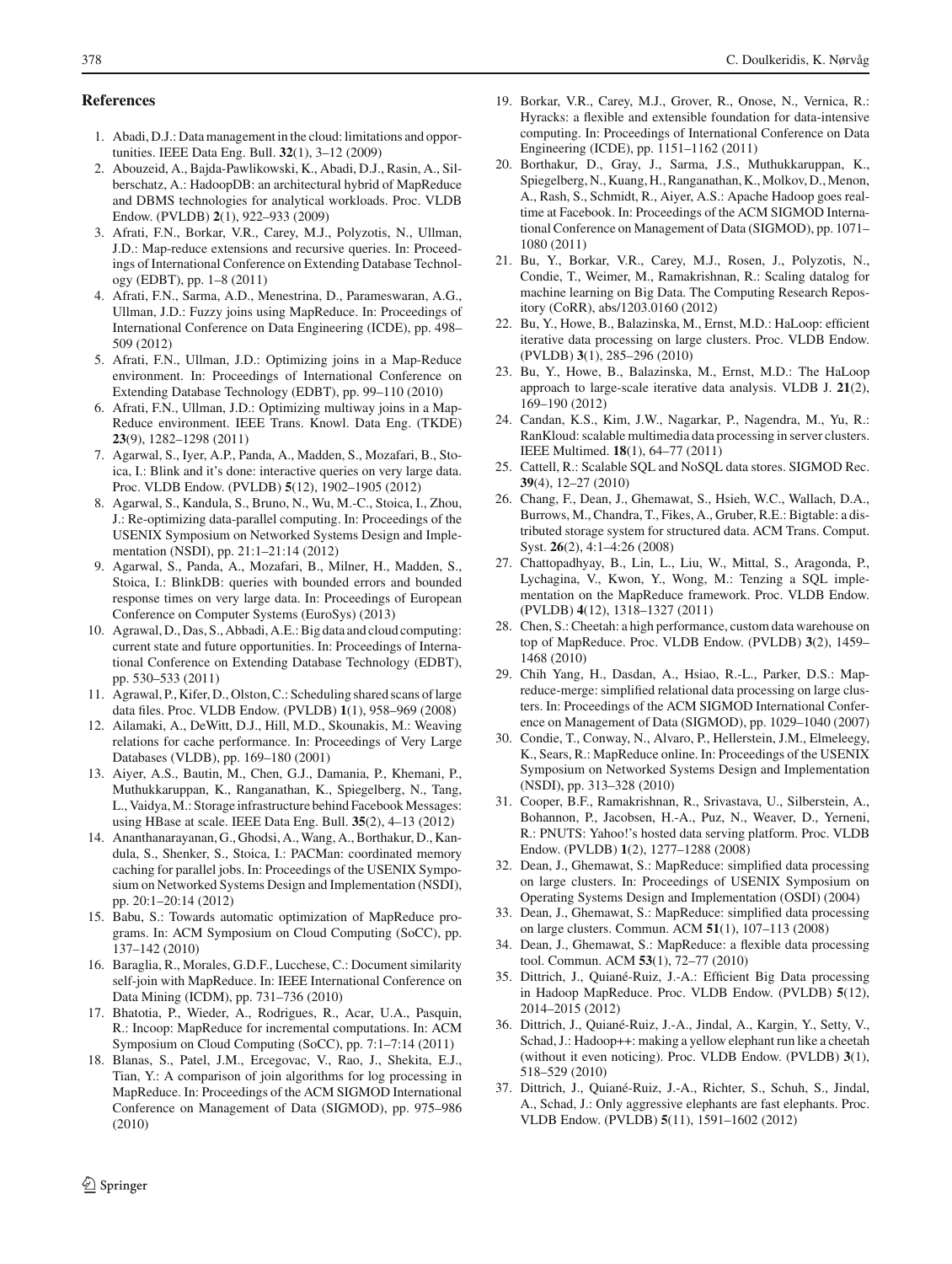- <span id="page-24-16"></span>38. Doulkeridis, C., Nørvåg, K.: On saying "enough already!" in MapReduce. In: Proceedings of International Workshop on Cloud Intelligence (Cloud-I), pp. 7:1–7:4 (2012)
- <span id="page-24-17"></span>39. Ekanayake, J., Li, H., Zhang, B., Gunarathne, T., Bae, S.-H., Qiu, J., Fox, G.: Twister: a runtime for iterative MapReduce. In: International ACM Symposium on High-Performance Parallel and Distributed Computing (HPDC), pp. 810–818 (2010)
- <span id="page-24-11"></span>40. Elghandour, I., Aboulnaga, A.: ReStore: reusing results of MapReduce jobs. Proc. VLDB Endow. (PVLDB) **5**(6), 586–597 (2012)
- <span id="page-24-6"></span>41. Eltabakh, M.Y., Tian, Y., Özcan, F., Gemulla, R., Krettek, A., McPherson, J.: CoHadoop: flexible data placement and its exploitation in Hadoop. Proc. VLDB Endow. (PVLDB) **4**(9), 575– 585 (2011)
- <span id="page-24-31"></span>42. Engle, C., Lupher, A., Xin, R., Zaharia, M., Franklin, M.J., Shenker, S., Stoica, I.: Shark: fast data analysis using coarsegrained distributed memory. In: Proceedings of the ACM SIG-MOD International Conference on Management of Data (SIG-MOD), pp. 689–692 (2012)
- <span id="page-24-32"></span>43. Ewen, S., Tzoumas, K., Kaufmann, M., Markl, V.: Spinning fast iterative data flows. Proc. VLDB Endow. (PVLDB) **5**(11), 1268– 1279 (2012)
- <span id="page-24-9"></span>44. Floratou, A., Patel, J.M., Shekita, E.J., Tata, S.: Columnoriented storage techniques for MapReduce. Proc. VLDB Endow. (PVLDB) **4**(7), 419–429 (2011)
- <span id="page-24-5"></span>45. George, L.: HBase: The Definitive Guide: Random Access to Your Planet-Size Data. O'Reilly, Ireland (2011)
- <span id="page-24-1"></span>46. Goodhope, K., Koshy, J., Kreps, J., Narkhede, N., Park, R., Rao, J., Ye, V.Y.: Building LinkedIn's real-time activity data pipeline. IEEE Data Eng. Bull. **35**(2), 33–45 (2012)
- <span id="page-24-14"></span>47. Grover, R., Carey, M.J.: Extending map-reduce for efficient predicate-based sampling. In: Proceedings of International Conference on Data Engineering (ICDE), pp. 486–497 (2012)
- <span id="page-24-27"></span>48. Gufler, B., Augsten, N., Reiser, A., Kemper, A.: Load balancing in MapReduce based on scalable cardinality estimates. In: Proceedings of International Conference on Data Engineering (ICDE), pp. 522–533 (2012)
- <span id="page-24-30"></span>49. Hall, A., Bachmann, O., Büssow, R., Ganceanu, S., Nunkesser, M.: Processing a trillion cells per mouse click. Proc. VLDB Endow. (PVLDB) **5**(11), 1436–1446 (2012)
- <span id="page-24-8"></span>50. He, Y., Lee, R., Huai, Y., Shao, Z., Jain, N., Zhang, X., Xu, Z.: RCFile: a fast and space-efficient data placement structure in MapReduce-based warehouse systems. In: Proceedings of International Conference on Data Engineering (ICDE), pp. 1199–1208 (2011)
- <span id="page-24-20"></span>51. Herodotou, H., Babu, S.: Profiling, what-if analysis, and costbased optimization of MapReduce programs. Proc. VLDB Endow. (PVLDB) **4**(11), 1111–1122 (2011)
- <span id="page-24-25"></span>52. Hueske, F., Peters, M., Sax, M., Rheinländer, A., Bergmann, R., Krettek, A., Tzoumas, K.: Opening the black boxes in data flow optimization. Proc. VLDB End. (PVLDB) **5**(11), 1256–1267 (2012)
- <span id="page-24-37"></span>53. Isard, M., Budiu, M., Yu, Y., Birrell, A., Fetterly, D.: Dryad: distributed data-parallel programs from sequential building blocks. In: Proceedings of European Conference on Computer Systems (EuroSys), pp. 59–72 (2007)
- <span id="page-24-23"></span>54. Iu, M.-Y., Zwaenepoel, W.: HadoopToSQL: a MapReduce query optimizer. In: Proceedings of European Conference on Computer systems (EuroSys), pp. 251–264 (2010)
- <span id="page-24-35"></span>55. Jacox, E.H., Samet, H.: Metric space similarity joins. ACM Trans. Database Syst. (TODS) **33**(2), 7:1–7:38 (2008)
- <span id="page-24-22"></span>56. Jahani, E., Cafarella, M.J., Ré, C.: Automatic optimization for MapReduce programs. Proc. VLDB Endow. (PVLDB) **4**(6), 385– 396 (2011)
- <span id="page-24-4"></span>57. Jiang, D., Ooi, B.C., Shi, L., Wu, S.: The performance of MapReduce: an in-depth study. Proc. VLDB Endow. (PVLDB) **3**(1), 472– 483 (2010)
- <span id="page-24-34"></span>58. Jiang, D., Tung, A.K.H., Chen, G.: MAP-JOIN-REDUCE: toward scalable and efficient data analysis on large clusters. IEEE Trans. Knowl. Data Eng. (TKDE) **23**(9), 1299–1311 (2011)
- <span id="page-24-10"></span>59. Jindal, A., Quiané-Ruiz, J.-A., Dittrich, J.: Trojan data layouts: right shoes for a running elephant. In: ACM Symposium on Cloud Computing (SoCC), pp. 21:1–21:14 (2011)
- <span id="page-24-19"></span>60. Kaldewey, T., Shekita, E.J., Tata, S.: Clydesdale: structured data processing on MapReduce. In: Proceedings of International Conference on Extending Database Technology (EDBT), pp. 15–25 (2012)
- <span id="page-24-36"></span>61. Kim, Y., Shim, K.: Parallel top-k similarity join algorithms using MapReduce. In: Proceedings of International Conference on Data Engineering (ICDE), pp. 510–521 (2012)
- <span id="page-24-26"></span>62. Kolb, L., Thor, A., Rahm, E.: Load balancing for MapReducebased entity resolution. In: Proceedings of International Conference on Data Engineering (ICDE), pp. 618–629 (2012)
- <span id="page-24-33"></span>63. Kornacker, M., Erickson, J.: Cloudera Impala: real-time queries in Apache Hadoop, for real. [http://blog.cloudera.com/blog/2012/](http://blog.cloudera.com/blog/2012/10/cloudera-impala-real-time-queries-in-apache-hadoop-for-real/) [10/cloudera-impala-real-time-queries-in-apache-hadoop-for-re](http://blog.cloudera.com/blog/2012/10/cloudera-impala-real-time-queries-in-apache-hadoop-for-real/) [al/](http://blog.cloudera.com/blog/2012/10/cloudera-impala-real-time-queries-in-apache-hadoop-for-real/)
- <span id="page-24-28"></span>64. Kwon, Y., Balazinska, M., Howe, B., Rolia, J.A.: Skew-resistant parallel processing of feature-extracting scientific user-defined functions. In: ACM Symposium on Cloud Computing (SoCC), pp. 75–86 (2010)
- <span id="page-24-29"></span>65. Kwon, Y., Balazinska, M., Howe, B., Rolia, J.A.: SkewTune: mitigating skew in MapReduce applications. In: Proceedings of the ACM SIGMOD International Conference on Management of Data (SIGMOD), pp. 25–36 (2012)
- <span id="page-24-2"></span>66. Lam, W., Liu, L., Prasad, S., Rajaraman, A., Vacheri, Z., Doan, A.: Muppet: MapReduce-style processing of fast data. Proc. VLDB Endow. (PVLDB) **5**(12), 1814–1825 (2012)
- <span id="page-24-15"></span>67. Laptev, N., Zeng, K., Zaniolo, C.: Early accurate results for advanced analytics on MapReduce. Proc. VLDB Endow. (PVLDB) **5**(10), 1028–1039 (2012)
- <span id="page-24-3"></span>68. Lee, K.-H., Lee, Y.-J., Choi, H., Chung, Y.D., Moon, B.: Parallel data processing with MapReduce: a survey. SIGMOD Rec. **40**(4), 11–20 (2011)
- <span id="page-24-21"></span>69. Lee, R., Luo, T., Huai, Y., Wang, F., He, Y., Zhang, X.: YSmart: yet another SQL-to-MapReduce translator. In: Proceedings of International Conference on Distributed Computing Systems (ICDCS), pp. 25–36 (2011)
- <span id="page-24-0"></span>70. Leibiusky, J., Eisbruch, G., Simonassi, D.: Getting Started with Storm. O'Reilly, Ireland (2012)
- <span id="page-24-12"></span>71. Li, B., Mazur, E., Diao, Y., McGregor, A., Shenoy, P.J.: A platform for scalable one-pass analytics using MapReduce. In: Proceedings of the ACM SIGMOD International Conference on Management of Data (SIGMOD), pp. 985–996 (2011)
- <span id="page-24-13"></span>72. Li, B., Mazur, E., Diao, Y., McGregor, A., Shenoy, P.J.: SCALLA: a platform for scalable one-pass analytics using MapReduce. ACM Trans. Database Syst. (TODS) **37**(4), 27:1–27:38 (2012)
- <span id="page-24-24"></span>73. Lim, H., Herodotou, H., Babu, S.: Stubby: a transformationbased optimizer for MapReduce workflows. Proc. VLDB Endow. (PVLDB) **5**(11), 1196–1207 (2012)
- <span id="page-24-7"></span>74. Lin, Y., Agrawal, D., Chen, C., Ooi, B.C., Wu, S.: Llama: leveraging columnar storage for scalable join processing in the MapReduce framework. In: Proceedings of the ACM SIGMOD International Conference on Management of Data (SIGMOD), pp. 961– 972 (2011)
- <span id="page-24-18"></span>75. Logothetis, D., Olston, C., Reed, B., Webb, K.C., Yocum, K.: Stateful bulk processing for incremental analytics. In: ACM Symposium on Cloud Computing (SoCC), pp. 51–62 (2010)